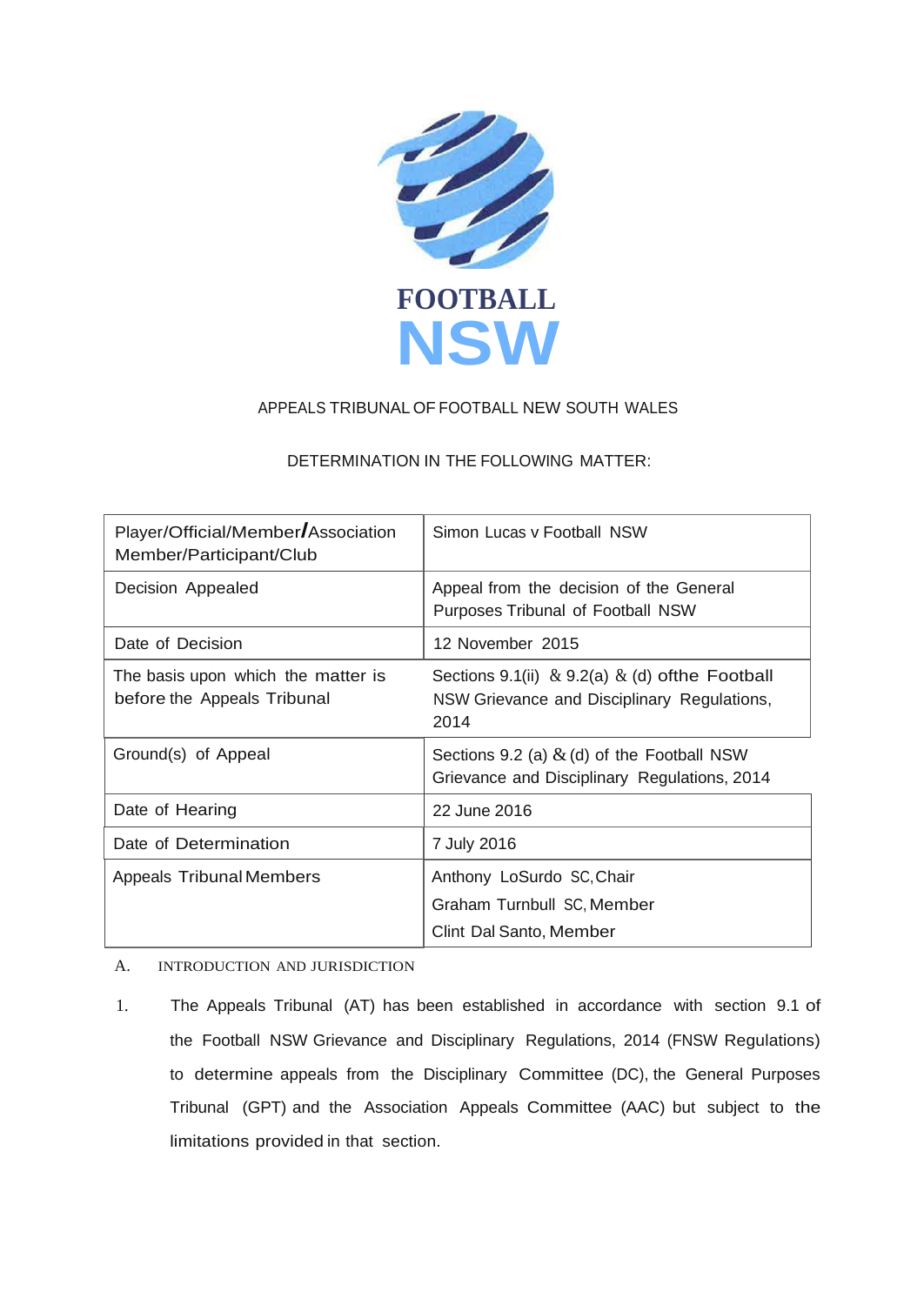- 2. The sole grounds of appeal prescribed by section 9.2 of the FNSW Regulations are as follows:
	- (a) a party was not afforded a reasonable opportunity to present its case;
	- (b) lack or excess of jurisdiction;
	- (c) the decision was affected by actual bias;
	- (d) the decision was one that was not reasonably open having regard to the evidence before the decision-maker; and
	- (e) severity, only where the decision imposed a sanction of at least:
		- i. a Fixture Suspension of 6 or more Fixtures; or
		- ii. a Time Suspension of 3 or more months; or
		- iii. a fine of \$3,000 or more; or
		- iv. a loss of 6 Competition points; or
		- v. expulsion from a competition.
- 3. Upon the hearing of an appeal, the AT may:
	- (a) dismiss, allow in whole or part, or vary (whether by way of reduction or increase) any decision including any sanction or penalty; and
	- (b) impose any sanction, measure or make any order it thinks fit or a decision that either the DC or the GPT could have imposed or made under the Regulations.

(s 9.3(b) of the FNSW Regulations)

4. This appeal arises from a determination of the GPT dated 12 November 2015. The AT is satisfied that it has jurisdiction to hear the appeal. Further, neither party raised any objection to the AT's jurisdiction.

### **B. BACKGROUND fACTS**

- 5. As at 10 May 2015, Mr Lucas was the coach of the Inter-Lions U 17 Women's team and was thus a Team Official as that term is defined in the FNSW Regulations.
- 6. By Notice of Charge dated 13 October 2015 issued by FNSW pursuant to section 8.2 and 15.3 of the FNSW Regulations, Mr Lucas was charged with three offences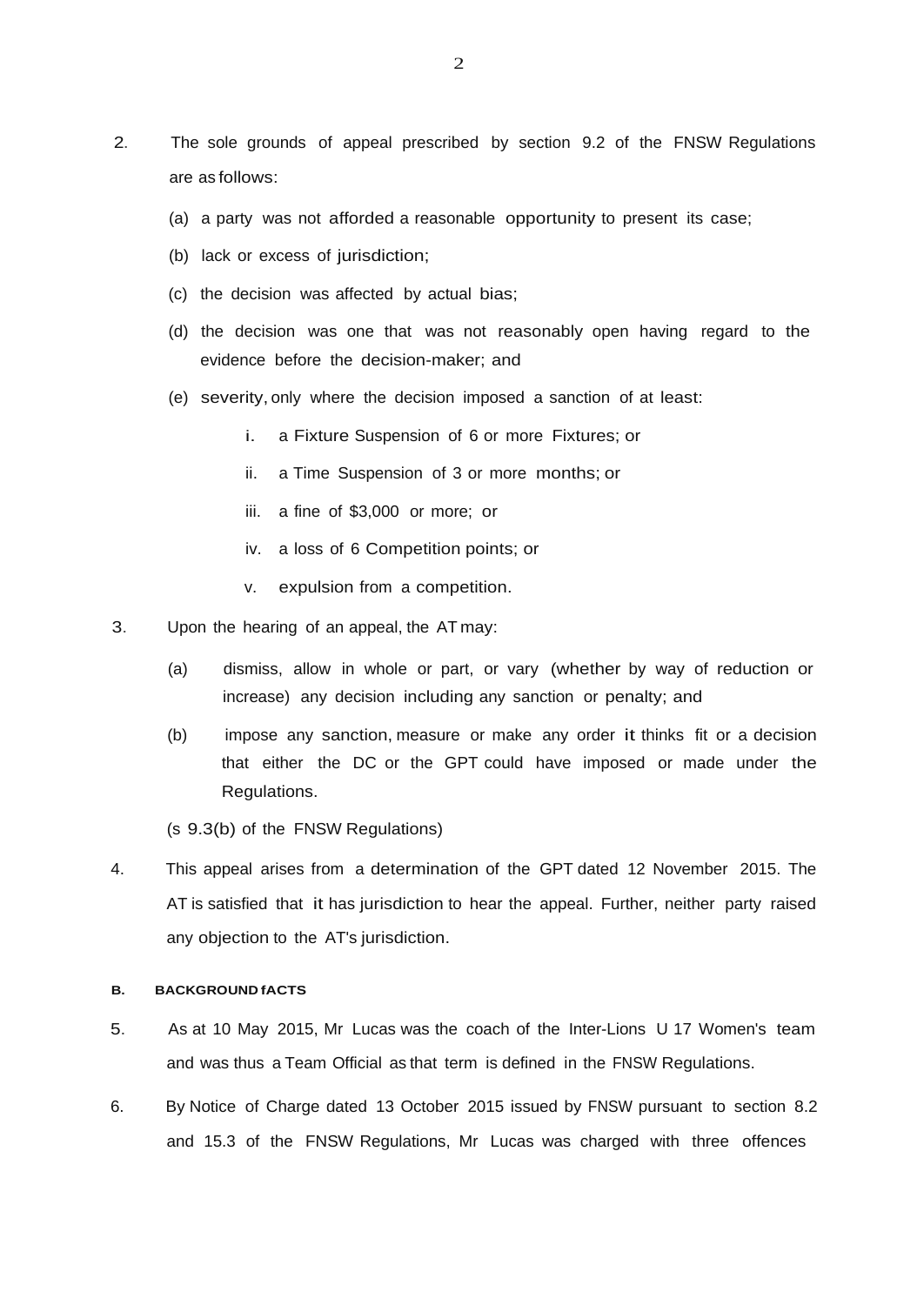relating to conduct which allegedly proceeded the conclusion of the U17's Women's National Premier League 2 match between the Inter-Lion's Soccer Club and the Sydney Olympic Football Club at Concord Oval on 10 May 2015 **(Fixture).**

- 7. The conduct which constituted Charge 1was that Mr Lucas allegedly used offensive, obscene, provocative and/or insulting language towards Sydney Olympic Football Club players, officials and parents. The alleged conduct included telling those people to "fuck off" **(Charge 1).**
- 8. The conduct which constituted Charge 2 was that Mr Lucas allegedly used offensive, obscene, provocative and/or insulting language and/or gestures towards a Sydney Olympic Football Club parent Ms Natalie Montgomery. The alleged conduct included standing in close proximity to Ms Montgomery and shouting at her and calling her a "cunt" **(Charge 2).**
- 9. The conduct which constituted Charge 3 was that Mr Lucas allegedly behaved in a provocative manner by suggesting to an unidentified male affiliated with the Sydney Olympic Football Club that the matter be settled elsewhere **(Charge 3).**
- 10. FNSW alleged that the conduct which constituted each of the three charges was in breach of:

section 15.3(b), (e),(f) and/or (g) ofthe Football NSW Regulations; and/or section 15.3(d) of the Football NSW Regulations: Schedule 3,Table C, Number 3 and/or Number 6; and/or

clauses 2.1and 2.2(c) and/or (d) ofthe Football Federation Australia Code of Conduct.

## **C. THE DECISION THE SUBJECT OF THE APPEAL**

- 11. The charges were heard by the GPT on 26 October 2015.
- 12. We have the benefit in this appeal of a transcript of the proceedings before the GPT. References to that transcript in this determination are abbreviated to ''T'' followed by the relevant page number.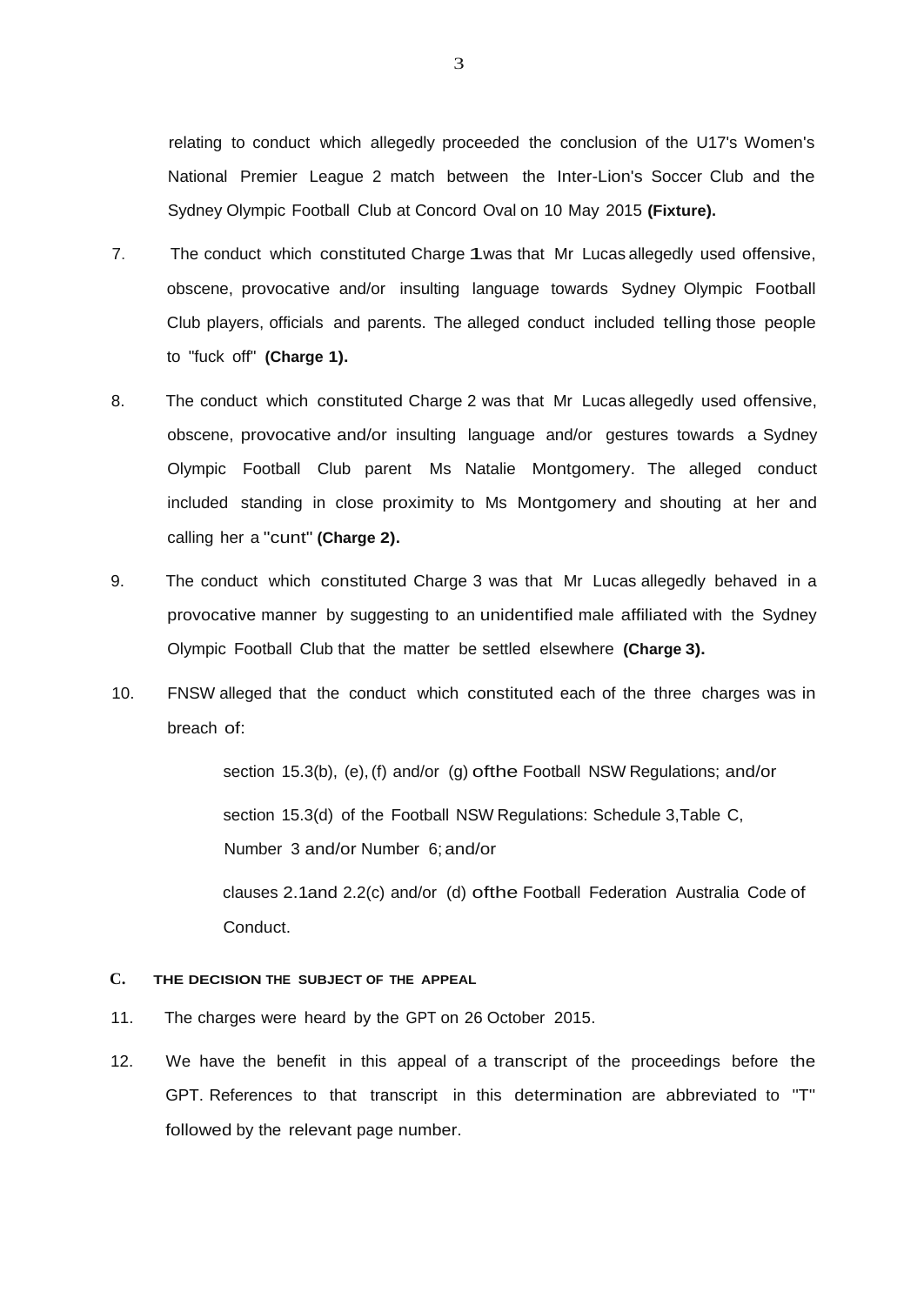- 13. Mr Lucas was represented at the hearing before the GPT by Mr Michael Furlong. Mr Furlong is a corporate solicitor. He indicated to the GPT that he was not retained by Mr Lucas as a lawyer but was proposing to appear for Mr Lucas as a "support person". We note in this regard that section 8.2(e)(iv) of the FNSW Regulations provides that a person responding to a charge may elect to be represented by a lawyer or by a support person. In an exchange between the GPT Chairman and Mr Furlong, Mr Furlong said that he intended to make submissions and to crossexamine through the GPT Chairman witnesses called by FNSW (T 6). The transcript reveals that he did so.
- 14. Following exchanges between the GPT Chairman and Mr Furlong, Mr Lucas amended his plea to charge 1. He continued to deny that he had used the words "fuck off" but he did admit to having used the words "piss off". In changing his plea, it appears that Mr Lucas accepted, through Mr Furlong, that use of the words "piss off" could constitute offensive, obscene, provocative and/or insulting language in breach of section 15.3(b), (e),(f) and/or (g) of the Football NSW Regulations; and/or section 15.3(d) of the Football NSW Regulations: Schedule 3, Table C, Number 3 and/or Number 6; and/or clauses 2.1 and 2.2(c) and/or (d) of the Football Federation Australia Code of Conduct (T47 & 48). It appears that the GPT proceeded, with the concurrence of Mr Furlong for Mr Lucas, as if Charge 1had been amended by deleting the words "fuck off" where they appear in the charge and substituting them for the words "piss off".
- 15. The evidence before the GPT consisted of the following:

an undated written statement from Ms Natalie Montgomery;

a copy of an email dated 12 June 2015 from Ms Montgomery to Mr Shane Merry of FNSW;

an undated statement from Ms Kylie Khoury; an undated statement from Mr Con Limnios; an undated statement from Mr Sandro Fiora;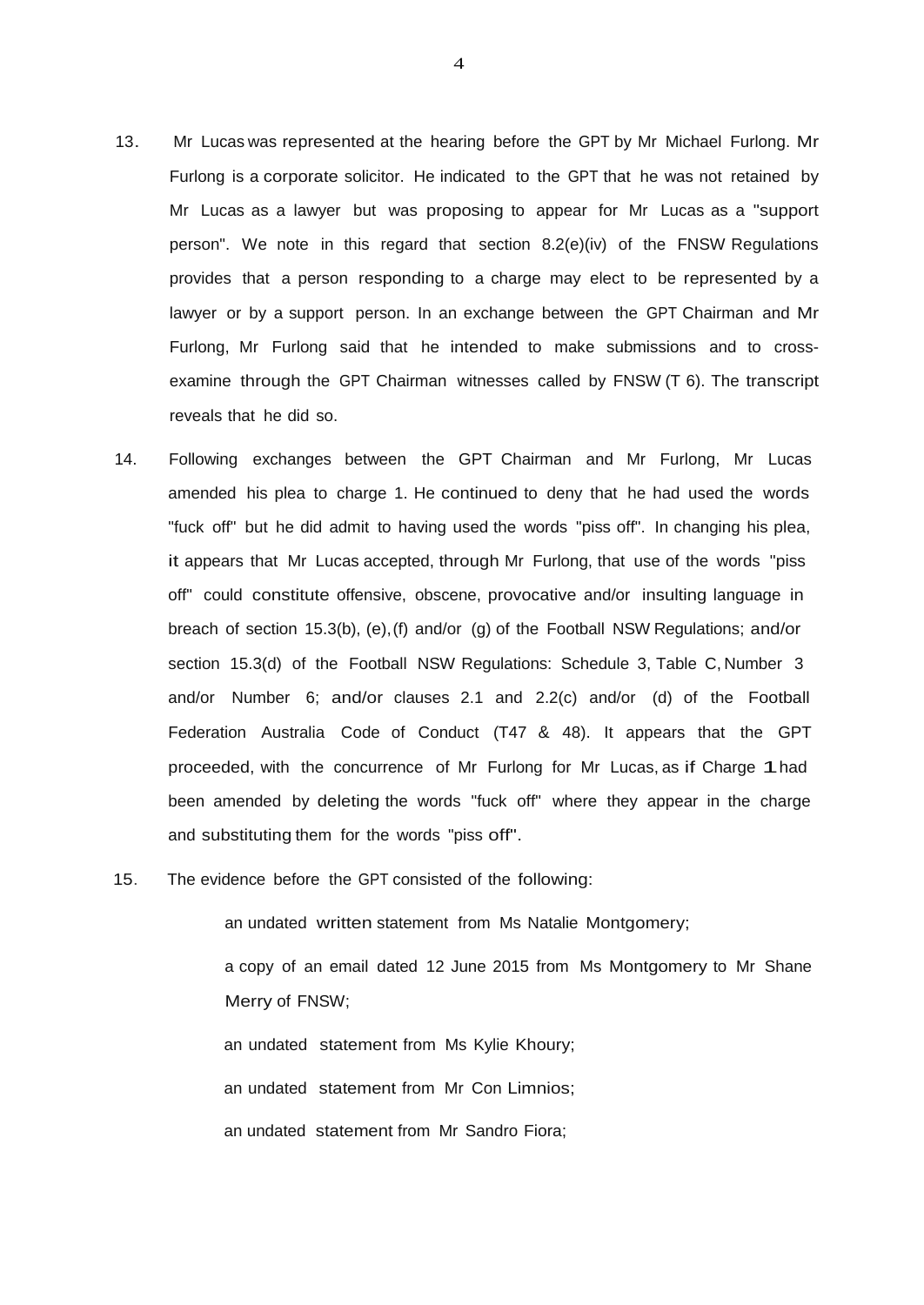an undated statement from Ms Glenda Fiora;

an undated statement from Mr Neal Meharg;

an undated statement from Ms Irene Konstantinidis;

a statement dated 16 October 2015 from Mr Simon Lucas;

a 14 page statement from Mr Simon Lucas headed "to whom it may concern, Re: Misconduct allegation-Concord Oval, 10 May 2015";

an undated statement from Ms Carolyn Cecere;

<sup>a</sup> two-page undated statement from Mr Simon Lucas , beginning with the words "I am not able...";

a statement from Goran Marjanovic,dated 11June 2015;

an undated statement from X, and

a statement from Helen Lucas, dated 3 September 2015.

- 16. The GPT also had the benefit of hearing oral testimony from Ms Montgomery, Mr Limnios, Ms Konstantinidis and Mrs Helen Lucas. The GPT attempted to make telephone contact with Mr Fiora (T 100 & 101) and Mr Meharg (T 100) without success. The GPT was told by Mr Furlong that Ms Cecere would be available to give evidence by telephone (T 39).
- 17. The GPT suggested that telephone contact be made with Ms Cecere (see below). The transcript reveals the following exchange between the GPT Chairman and Mr Lucas which occurred at a time when the GPT was considering, given the lateness of the hour (it was after 10 pm  $-$  see T 84), whether it should adjourn the hearing (at T 109):

*"CG [Chris Gardiner- GPT Chairman]: The question is um, being sure that you had had every opportunity to present your case. So we have Mr, we have Caroline Cessare [sic] to call.*

*SL [Simon Lucas]: but I am happy for me personally. If you just say to everyone stay, let's all make a decision, personally. I feel like it is a bit volume weighted against statements versus what's happened and that's you know, what can I do. That's my feelings on it. That's how I feel and I just think take statements, make your decision.*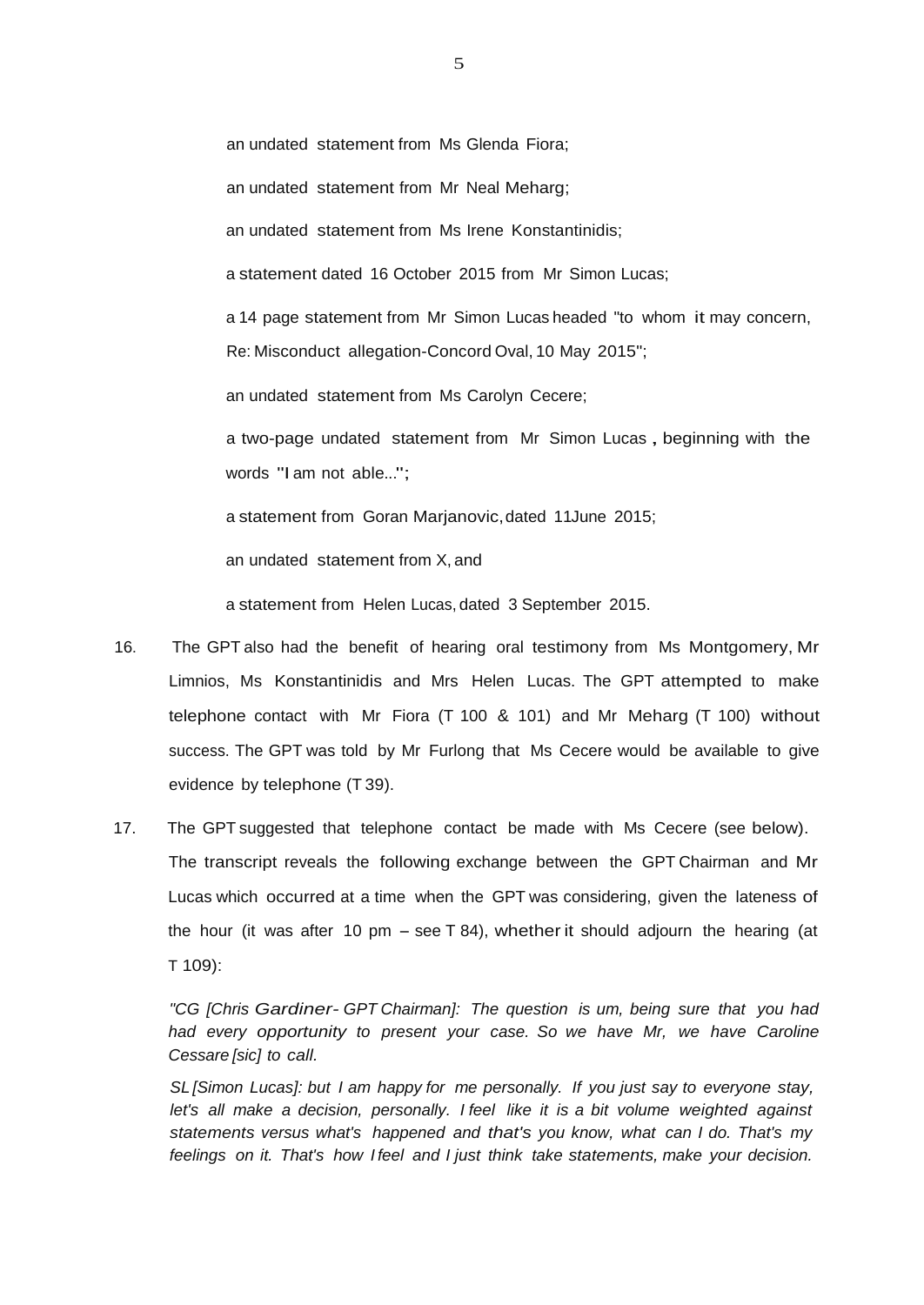*It will be what it is. I am not even really that phased on making a submission because it just feels to me that, that is, that is how I feel, unfortunately. It's just volume weighted against statements that have come in against me that are lies and I have just got to... That's how I feel. I cannot, you know, that's all/ can say.*

*You know, your time was taken up, my time is taken up which costs me a lot of money at work, this. Everyone needs to move one (sic)."*

- 18. The hearing accordingly proceeded without the benefit of any oral evidence from Ms Cecere although the GPT did consider her written statement.
- 19. The GPT delivered its Preliminary Notice of Determination on 26 October 2016 in which the GPT recorded that it had found each of the 3 charges proved and imposed a suspension on Mr Lucas totalling six (6) fixtures. That suspension has been served.
- 20. The GPT delivered its final determination including reasons for that determination on 12 November 2015.
- 21. In relation to charge 1, the GPT *"...noted and accepted Mr Lucas's admission and expression of regret for offensive language..."* and determined that an appropriate sanction was a two fixture suspension (GPT Determination [30]). The GPT's reference to Mr Lucas's "admission" is a reference to Mr Lucas, through Mr Furlong, having admitted to saying the words "piss off" to Ms Montgomery in circumstances where he maintained a denial of having used the arguably more offensive words "fuck off" with which he originally stood charged.
- 22. The GPT's reasons relating to charge 2 are summarised in paragraphs 31to 39 of its determination. In short, the GPT appears to have accepted the evidence of Ms Montgomery which was corroborated by the evidence of Mr Limnios, the Sydney Olympic U17's Women's Coach. That evidence consisted of a written statement together with evidence given orally at the hearing and which Mr Lucas, through Mr Furlong, was given the opportunity of challenging. This evidence was favoured over that given by Mr Lucas and that of Ms Cecere who, whilst independent of Mr Lucas, the GPT noted was *"not available to the Tribunal to test her evidence."* (GPT Determination [34] and [17] & [18] above). Indeed, it is the case that Mr Lucas,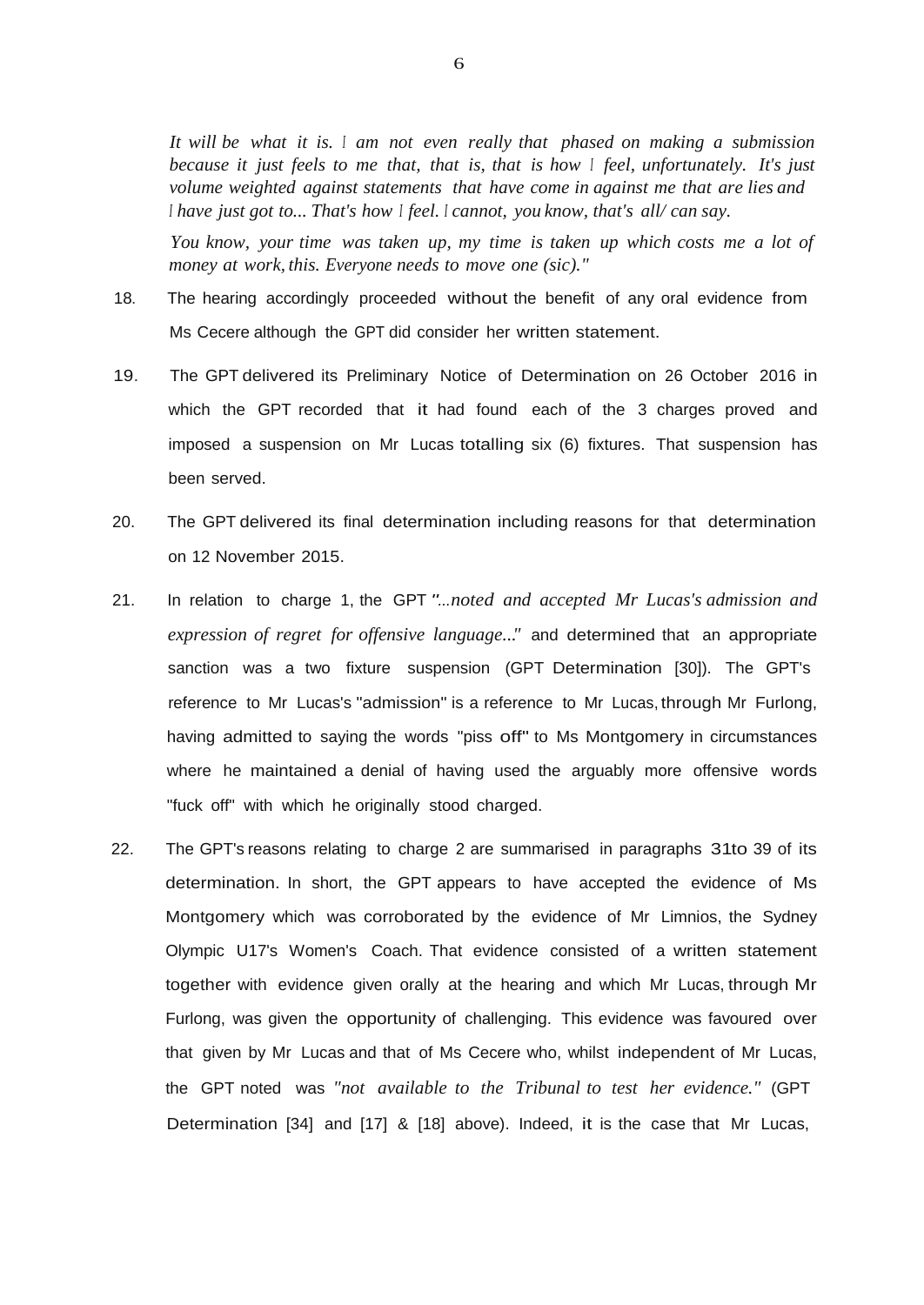having been given the opportunity by the GPT of calling Ms Cecere elected not to do so (see [17] ofthese reasons).

23. The GPT found that the weight of the evidence strongly supported charge 3 and found that charge proved. The evidence upon which the GPT relied were statements from the following persons: Ms Montgomery, who heard Mr Lucas say *"to take this further walk outside the park'';* Ms Khoury, who heard Mr Lucas say *"Jet's take it outside";* Mr Limnios, who heard Mr Lucas say *"Jet's settle things in the car park''*  and *"Jet's sort things out";* Mr Fiora , who heard Mr Lucas say *"take the matter outside onto the road"* and Mr Meharg who heard Mr Lucas say *"let's take it outside"* (GPT Determination [40]).

### **D. THE GROUNDS OF APPEAL**

- 24. By Notice of Appeal filed on 26 August 2015, Mr Lucas appeals on each of the grounds stipulated in section 9.2 (a) to (d) of the FNSW Regulations. However, in the Outline of Submissions dated 3 December 2015, the grounds have been limited to those set out in section 9.2 (a) & (d) of the FNSW Regulations.
- 25. The grounds of appeal may be summarised as follows:
	- (a) that the findings of guilt on each of the three charges laid against Mr Lucas by FNSW were not reasonably open to the GPT having regard to the evidence before it (s 9.2(d)); and
	- (b) that Mr Lucas was not afforded a reasonable opportunity to present his case and was thus denied procedural fairness ( s 9.2(a)) by:
		- (i) being prevented from examining Ms Natalie Montgomery about whether she used offensive language;
		- (ii) being prevented from examining Ms Konstandinidis about her location at various times by reference to the photographs annexed to Mr Meharg's statement;and
		- (iii) being denied an opportunity to be heard on penalty with respect to charges 2 and 3 before the sanctions were imposed.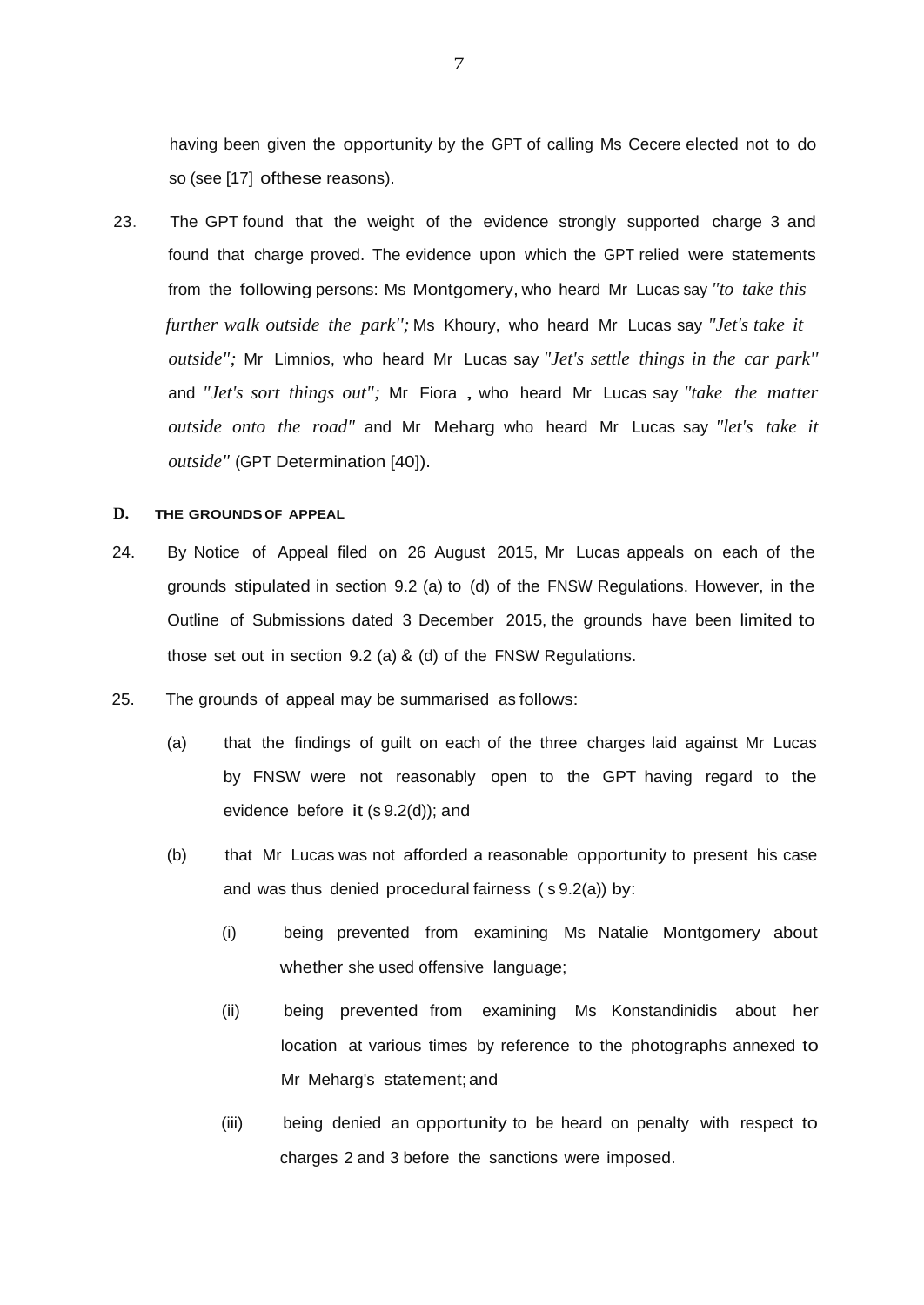### **E. THE HEARING**

- 26. The AT heard the appeal on the evening of 22 June 2016.
- 27. At the hearing, Mr Lucas was represented by Ms April Francis and Mr Chris McGorey, of counsel. FNSW was represented by Mr Lorenzo Crepaldi, Head of Member Services and Legal Counsel, FNSW and Mr Will Aplin, Legal Counsel,FNSW.

The AT had before it the evidence that was tendered at the hearing before the GPT (see [15] of these reasons) together with a transcript of the hearing before the GPT. Neither party contended that the AT should have regard to any other evidence.

#### **F. SUBMISSIONS**

28. Mr Lucas provided the AT with a written Outline of Submissions dated 3 December 2015 and a written Outline of Supplementary Submissions dated 28 February 2016. FNSW provided the AT with undated written submissions. The parties were each afforded an opportunity to and did supplement their written outlines orally at the hearing. For the sake of brevity we do not propose to repeat those submissions but will address them to the extent that it may be necessary to do so in disposing of the appeal.

## **G. CONSIDERATION AND DETERMINATION**

#### *Relevant legal principles*

- 29. A Tribunal must conduct a hearing in any manner as it sees fit, provided that all parties are given a reasonable opportunity to be heard and the hearing is conducted with as little formality and technicality as proper consideration of the matters before it permits (FNSW Regulations, s 12.10(c)). Further, a Tribunal is not bound by the rules of evidence (FNSW Regulations, s 12.10(a)) but a hearing must be conducted in accordance with the principles of natural justice (FNSW Regulations, s 12.10(b)). We will return to these provisions below.
- 30. The question of whether, and to what extent, a domestic tribunal (and relevantly the GPT or AT as the case may be) is obliged to conduct its proceedings consistently

8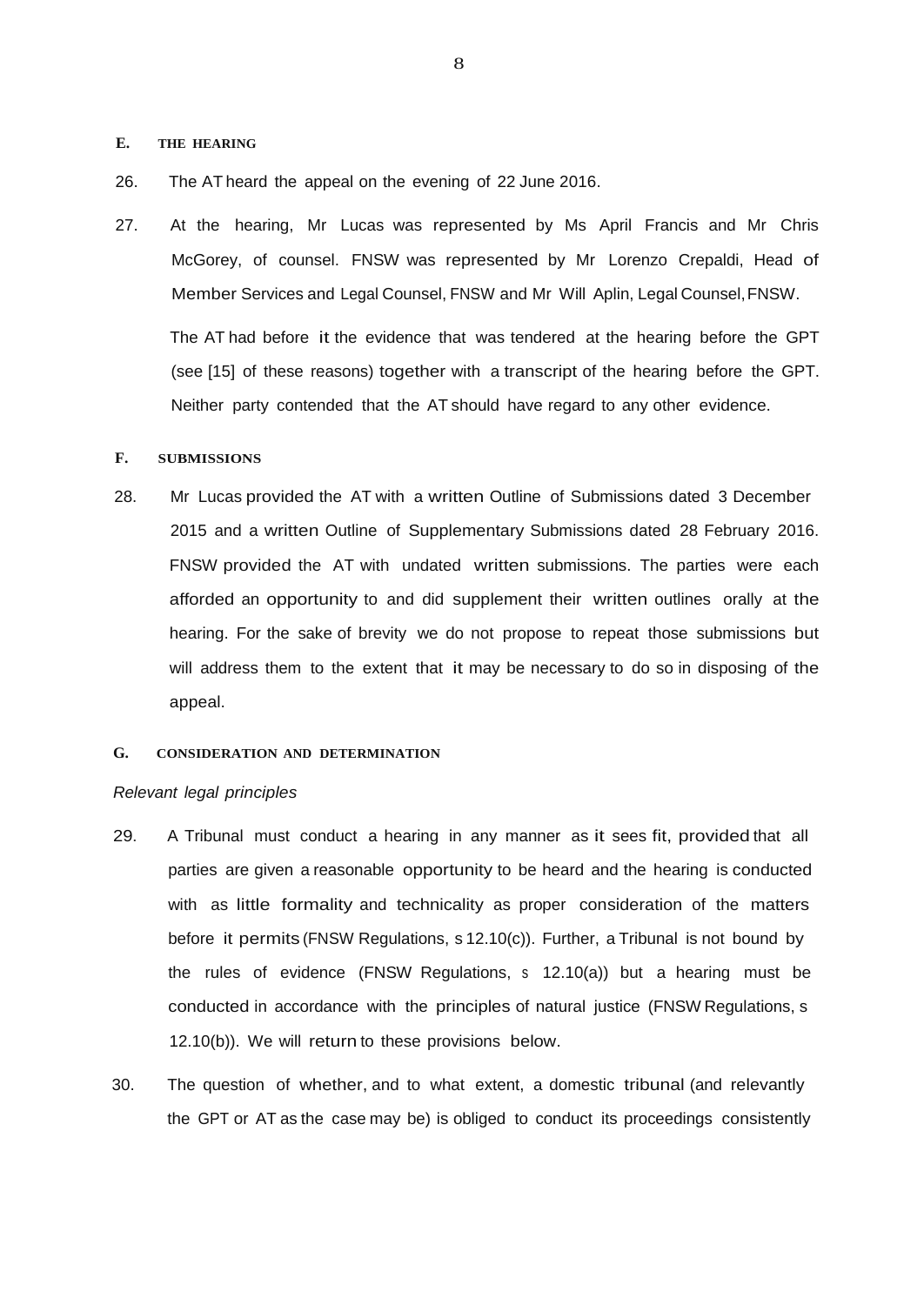with the principles of natural justice and procedural fairness is an issue that turns upon the proper construction of the FNSW Regulations.

31. Following *McClelland v Burning Palms Surf Life Saving Club* [2002] NSWSC 470:

*"In Australia, the preferable view is that natural justice comes to operate in private clubs and associations by the rules of those private organisations being construed on the basis that fair procedures are intended, but recognising that possibility that express words or necessary implication in the rules could exclude natural justice in whole or part"* (per Campbell <sup>J</sup> at [97]).

32. This is consistent with earlier authority,including *Dickason v Edwards* (1910) 10 CLR 243 (per O'Connor J at 255):

> *"The rules of a society may give power to decide disputes on any principle the members think fit. The rules may be of such a nature as to empower a judicial body to decide in violation of all principles of natural justice. If the parties choose to agree to a tribunal having power of that kind the Courts will not interfere."*

- 33. These principles were recently affirmed in *Sharp v National Rugby League* [2016] NSWSC 730 (per Stevenson J).
- 34. Section 12.10 ofthe FNSW Regulations clearly requires the GPT and the AT to afford parties natural justice and procedural fairness. The real issue is as to the substance of the obligations imposed by these requirements. To employ the words of Mason J in *Kioa v West* (1985) 159 CLR 550 (at 585):

*"The critical question in most cases is not whether the principles of natural justice apply. It is: what does the duty to act fairly require in the circumstances of the particular case?"*

- 35. In this sense, the rules of natural justice have a *"variable, chameleon quality" (McClelland v Burning Palms Life Saving Club* [2002] NSWSC 470, [102] per Campbell J).
- 36. The standard of proof applicable in determinations by a "Body" as defined in the FNSW Regulations which include the GPT, is on the balance of probabilities (FNSW Regulations, s 12.13). A fact is proved on the balance of probabilities if its existence is more probable than not (see, for example, *Reifek v McElroy* (1965) 112 CLR 517).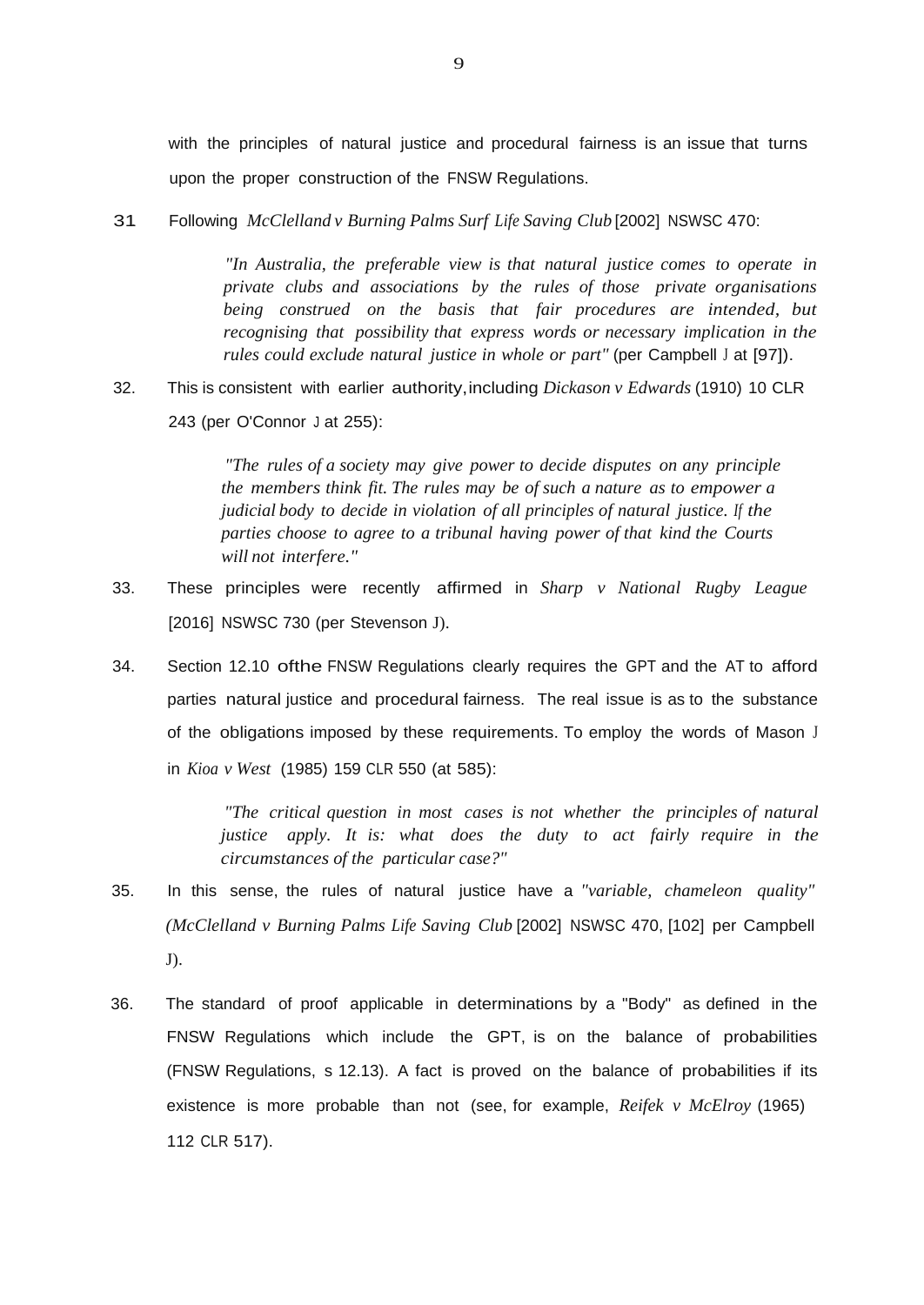- 37. An appeal involves the consideration of whether the decision under consideration is affected by legal, factual or discretionary error (see, for example, *Allesch v Maunz*  (2000) 203 CLR 172). The question as to whether there is any evidence of a particular fact is a question of law. Likewise, the question as to whether a particular inference can be drawn from facts found or agreed is also a question of law (see,for example, *Australian Broadcasting Tribunal v Bond* (1990) 170 CLR 321 at 355 per Mason CJ).
- 38. However, in considering an appeal regard must be had to the comparative advantages available to the tribunal at first instance of having experienced the whole course of the proceedings including having heard and observed all of the witnesses and having considered the totality of all of the other evidence (see, for example, *Fox v Percy* (2003) 214 CLR 118).
- 39. A decision is not reasonably open to a tribunal having regard to the evidence before it (and is thus affected by error) if that evidence in its totality preponderates so strongly against the conclusion found by the tribunal that it can be said that the conclusion was not one that a reasonable tribunal member could reach (see, for example, *Calin v The Greater Union Organisation Pty Ltd* (1991) 173 CLR 33 and *Mainteck Services Pty Limited v Stein Heurtey SA*[2013] NSWSC 266).
- 40. Further, the AT will only intervene to set aside a determination on the ground that it is unreasonable if *"there was no information available to the tribunal on which reasonable and honest minds could possibly reach the conclusion* (see the decision of the Appeal Committee of the Football Federation of Australia in the *matter of Roy O'Donovan,* 25 January 2016 at [16] and the cases there referred to).
- 41. For the purposes of an appeal generally, it will be necessary to demonstrate legal error, not merely an erroneous ruling, and the error must be material to or likely to affect the outcome of the decision appealed from; that is, the decision must be one which is vitiated by error (see, for example, *Hamod v Suncorp Metway Insurance Ltd*  [2006] NSWCA 243 at [11], *Yates Property Corp Pty Ltd (in liq) v Darling Harbour Authority* (1991) 24 NSWLR 156 at 177).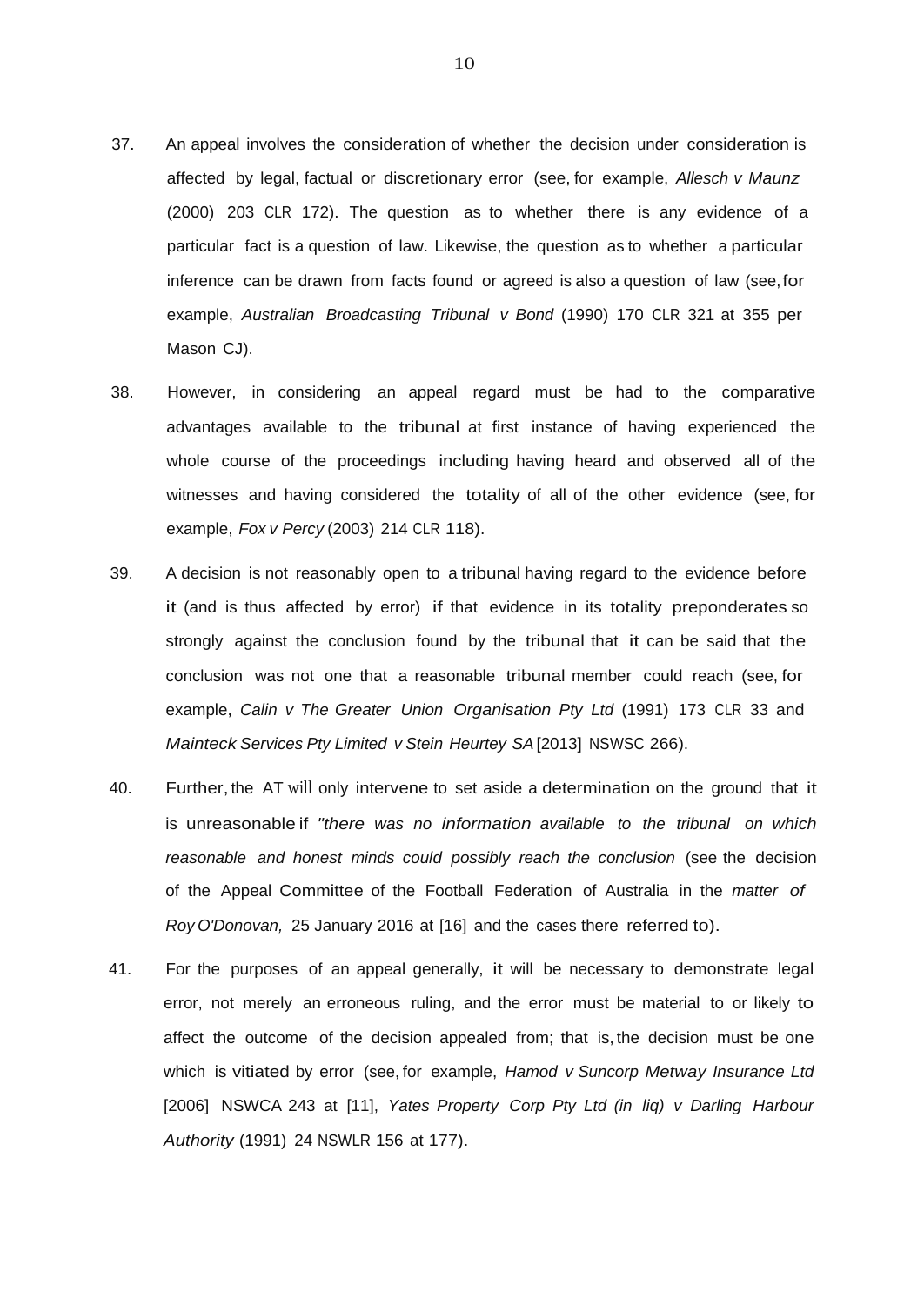- 42. Procedural fairness requires that a decision maker *" ...act fairly...in the making of...decisions which affect rights, interests and legitimate expectations, subject only to the clear manifestation of the contrary intention...": Kiora v West* (1985) 159 CLR 550 at 584 per Mason J.
- 43. Natural justice involves a duty to act judicially, to deal with the matter for decision without bias, that a person be given a fair hearing, the opportunity to present one's case and to have a decision based on logically probative evidence (see, eg, *Salemi v MacKellar(No. 2)* (1977) 137 CLR 396).
- 44. Generally, denying a party the right to call admissible evidence which that person wishes to call to rebut a claim or charge is a denial of natural justice: *HG v <sup>R</sup>* (1997) CLR 414 at [97] per McHugh J.
- 45. Where a denial of natural justice deprives a party from making submissions on an issue of fact and the denial deprived the party of the possibility of a successful outcome, an appeal should be allowed unless a properly conducted trial would not have produced a different result: *Stead v State Government Insurance Commission*  (1986} 161CLR 141at 147.
- 46. A person found guilty of an offence should be given an opportunity to be heard on the penalty before sanctions are imposed: *Malone v Marr* [1981] 2 NSWLR 982.

# Was the finding of guilt on Charge 1 reasonably open to the GPT having regard to the evidence before it?

47. The GPT's finding of guilt on Charge 1was based upon Mr lucas's admission that he used the words "piss *off"* in an exchange with Ms Montgomery although he steadfastly denied that he used the words "fuck *off"* (GPT Determination [19]; see also T 47 & 48). In submissions (T 114), Mr Furlong accepted, correctly in our view, that use of the words "piss off' would constitute offensive, obscene, provocative and/or insulting language in breach of section 15.3(b), (e), (f) and/or (g) of the Football NSW Regulations; and/or section 15.3(d) of the Football NSW Regulations: Schedule 3, Table C, Number 3 and/or Number 6; and/or clauses 2.1 and 2.2(c) and/or (d) ofthe Football Federation Australia Code of Conduct.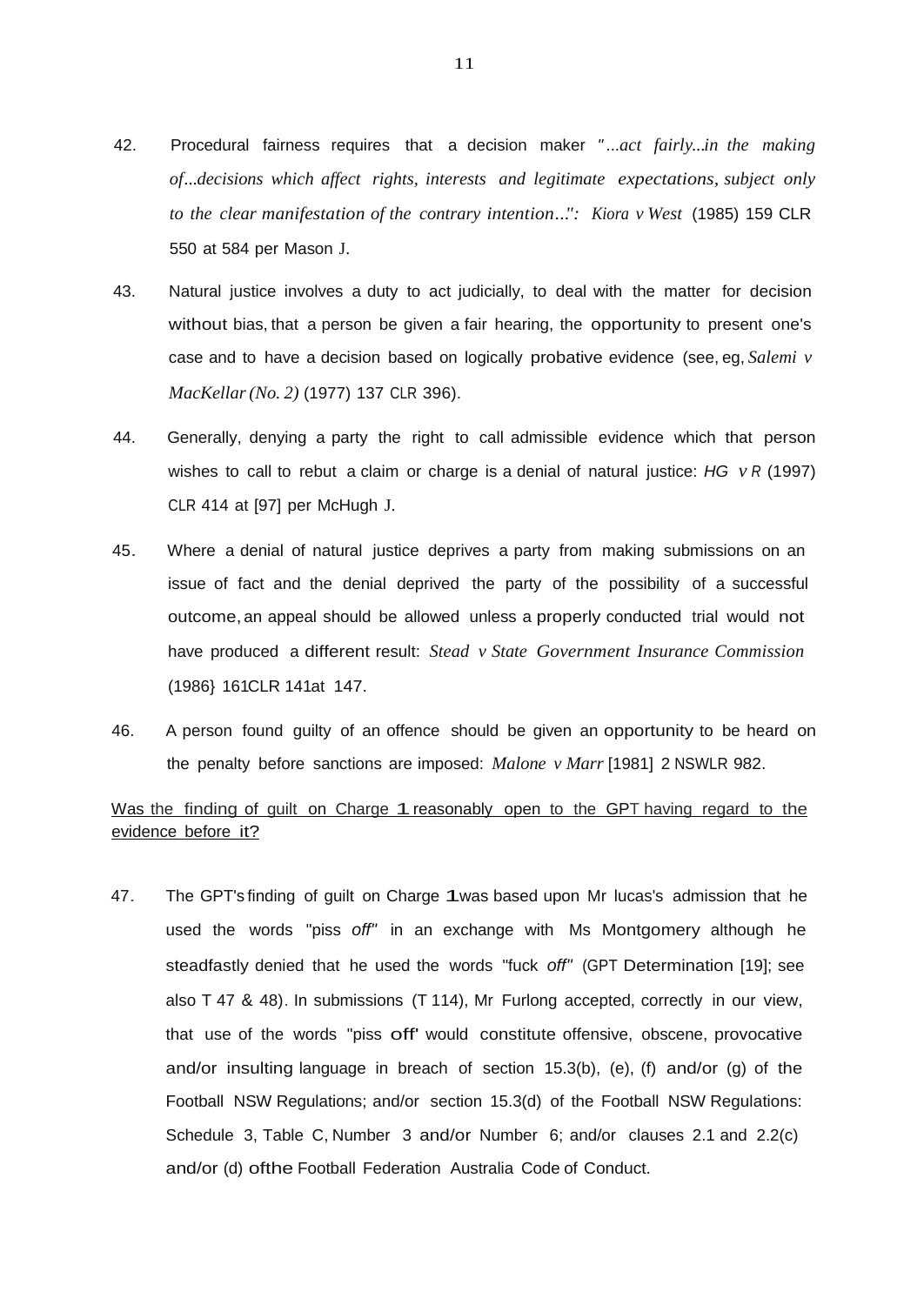- 48. Having regard to the admission made by Mr Lucas, it is apparent that the GPT did not consider that it was required to and did not make a finding as to whether Mr Lucas used the words "fuck off". The GPT, in effect, proceeded on the basis that the charge had been amended by consent by deleting the words "fuck off" and substituting them with the words "piss off".
- 49. Ms Francis submitted in oral argument that Mr Lucas's decision to amend his plea to guilty of using offensive, obscene, provocative and/or insulting language by having used the words "piss off" was caused by the GPT having misled Mr Lucas as to his criminal culpability by suggesting that use of those words would meet the criteria of charge  $1$  (T 45). It was submitted that this exchange constituted a denial of procedural fairness. We disagree.
- 50. After the relevant exchange took place there appears to have been a break in proceedings to enable Mr Furlong to confer with Mr Lucas (T 47). After proceedings resumed, Mr Furlong indicated to the GPT that Mr Lucas was prepared to amend his plea and rely upon provocation by way of mitigation (T 47 & 48). This was a conscious decision by Mr Lucas informed, we infer, from advice provided by Mr Furlong to him. Mr Lucas had every opportunity to take a different course.
- 51. Mr Lucas submits that *"he was sanctioned in respect of conduct which he denied"*  (Outline [65]). This submission proceeds on a wholly unsupported premise that the GPT made a finding that he used the words "fuck off" in his exchange with Ms Montgomery. It did not.
- 52. Further, and more substantively, we consider that the GPT was entitled to find, based upon the admission made by Mr Lucas that he used the words "piss off" in his exchanges with Ms Montgomery, that his conduct constituted offensive, obscene, provocative and/or insulting language in breach of section 15.3(b), (e), (f) and/or (g) of the Football NSW Regulations; and/or section 15.3(d) of the Football NSW Regulations: Schedule 3, Table C, Number 3 and/or Number 6; and/or clauses 2.1 and 2.2(c) and/or (d) of the Football Federation Australia Code of Conduct. The GPT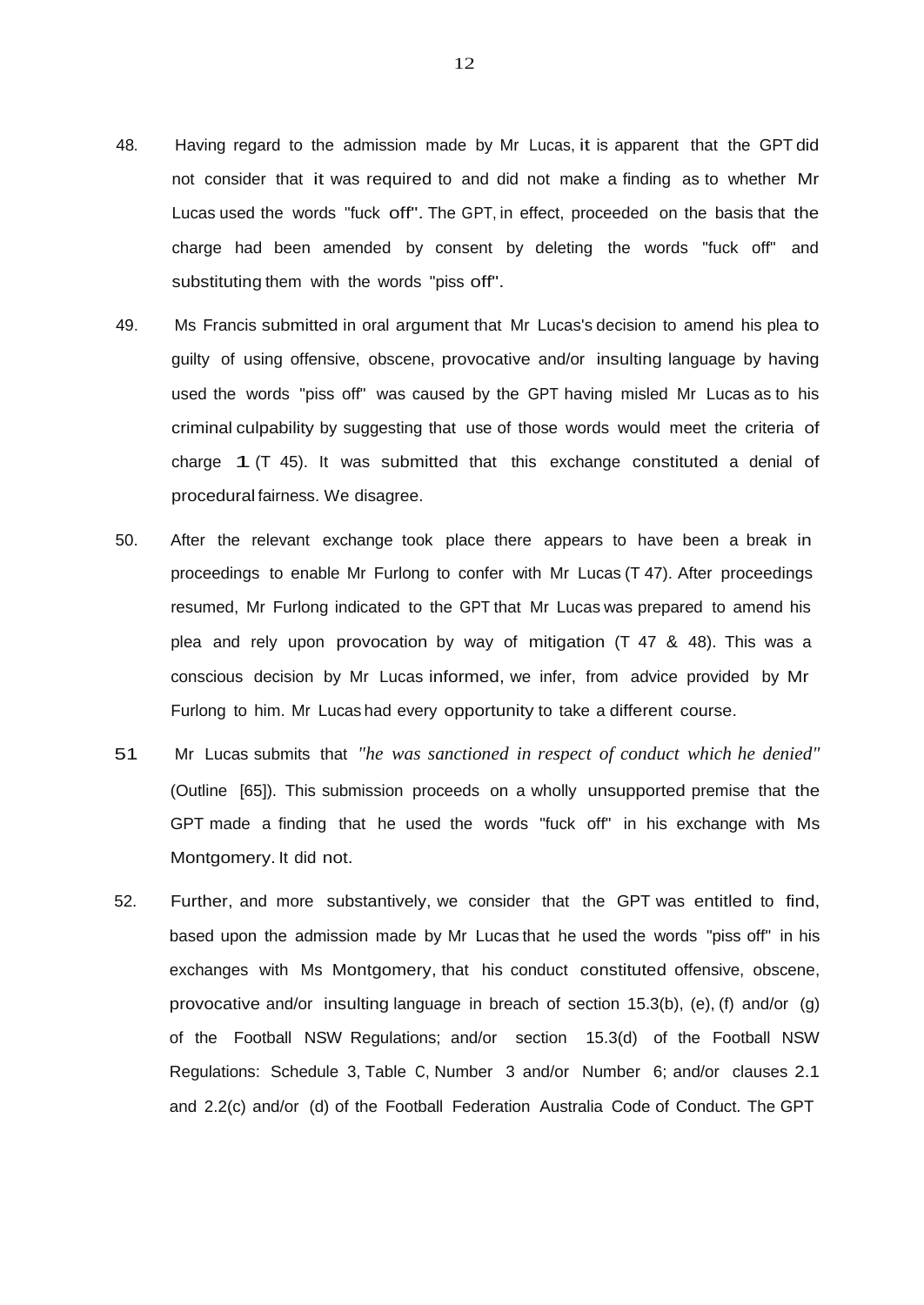took into consideration this admission and Mr Lucas's remorse in determining the appropriate sanction to impose (GPT Determination [30]).

53. This ground of appeal in relation to Charge 1is dismissed.

# Was the finding of guilt on Charge 2 reasonably open to the GPT having regard to the evidence before it?

- 54. The GPT's findings in relation to Charge 2 are contained in paragraphs 31to 39 of the GPT Determination.
- 55. Mr Lucas submits that the GPT made no express finding about what Mr Lucas said to Ms Montgomery and, in particular, whether he had called her a "cunt" as alleged in the charge. It is further submitted that in the absence of any proper factual findings that the AT is unable to assess the reasonableness of the GPT Determination (Outline [71]).
- 56. As to the first of the submissions, we accept that the GPT Determination does not, in express terms, find that Mr Lucas called Ms Montgomery a "cunt" as alleged in the charge. However, having regard to the fact that the GPT found the charge proved, we infer that the GPT must have found that Mr Lucas did call Ms Montgomery a "cunt".
- 57. As to the second of the submissions, we do not accept that we are unable to assess the reasonableness of the GPT Determination. We have before us the evidence that was before the GPT and which we are able to independently assess to determine whether the finding of guilt was reasonably open on that evidence. Mr Lucas also submits that a finding that Mr Lucas verbally abused or inappropriately gestured to and approached Ms Montgomery in the manner alleged was not open to the GPT having regard to all the evidence (Outline [88]). For the reasons that follow each of these submissions should be rejected.
- 58. The evidence relevant to Charge 2 that was before the GPT can be summarised as follows: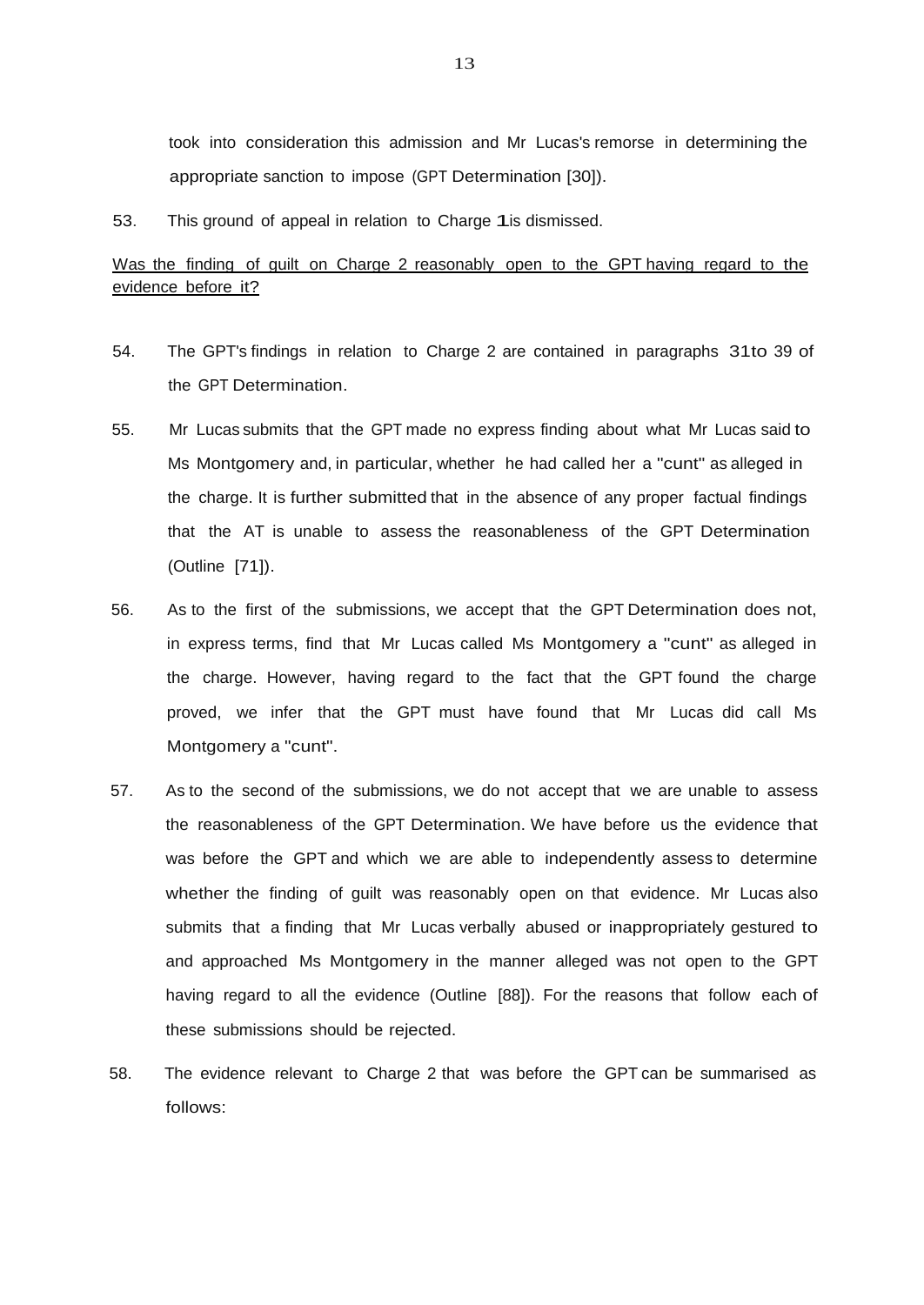- \* Ms Montgomery: Mr Lucas *"stood an inch away from my face and continuing to shout profanities in my face and to have myself called a C@#t in front of my own daughter"* (undated written statement- Annexure A in the GPT hearing);
- \* Mr Limnios:

Mr Lucas *"[got] up in the mothers' faces and verbally [threw] accusations and explicit language towards them..."* (undated written statement-Annexure <sup>E</sup> in the GPT hearing);

Mr Lucas was in women's faces,*"Natalie [Montgomery], Kylie"* (T 75) Mr Lucas used *"very foul language..."* (T 75)

Mr Lucas *"used the fuck word, the slut word and cunt''* (T 76 & 77);

- Mr Lucas: generally denied using any foul or abusive language in any of his exchanges with parents of the Sydney Olympic team and Ms Montgomery in particular: *"...piss off. This was the only bad language that I uttered during the whole incident..."* (p 5, Simon Lucas,undated 14 page statement and p 1, Simon Lucas undated statement);*[a]t no stage did <sup>I</sup> use the <sup>F</sup> word, the C word or push or shove anyone."* (p 6,Simon Lucas, undated 14 page statement);
- \* Ms Cecere: *"I know you were exchanging words with the other parents.../ did not hear you say swear words of any kind.../ heard you say a few things but I did not hear you swear or use the Cword and I would remember that as <sup>I</sup> would not expect to hear that sort of language."* (undated statement);
- \* Mrs Helen Lucas: in each of her two statements, Mrs Lucas recalls Mr Lucas being verbally abused by Sydney Olympic parents and being called a *"fucking loser"* and a *'1ucking nobody".* Relevantly, Mrs Lucas says *"...that's all <sup>I</sup> heard clearly although I could hear other profanities I didn't hear the exact context in which they were said to Simon."* Mrs Lucas's account is directed to only recording the profanities directed at her Mr Lucas. Her account is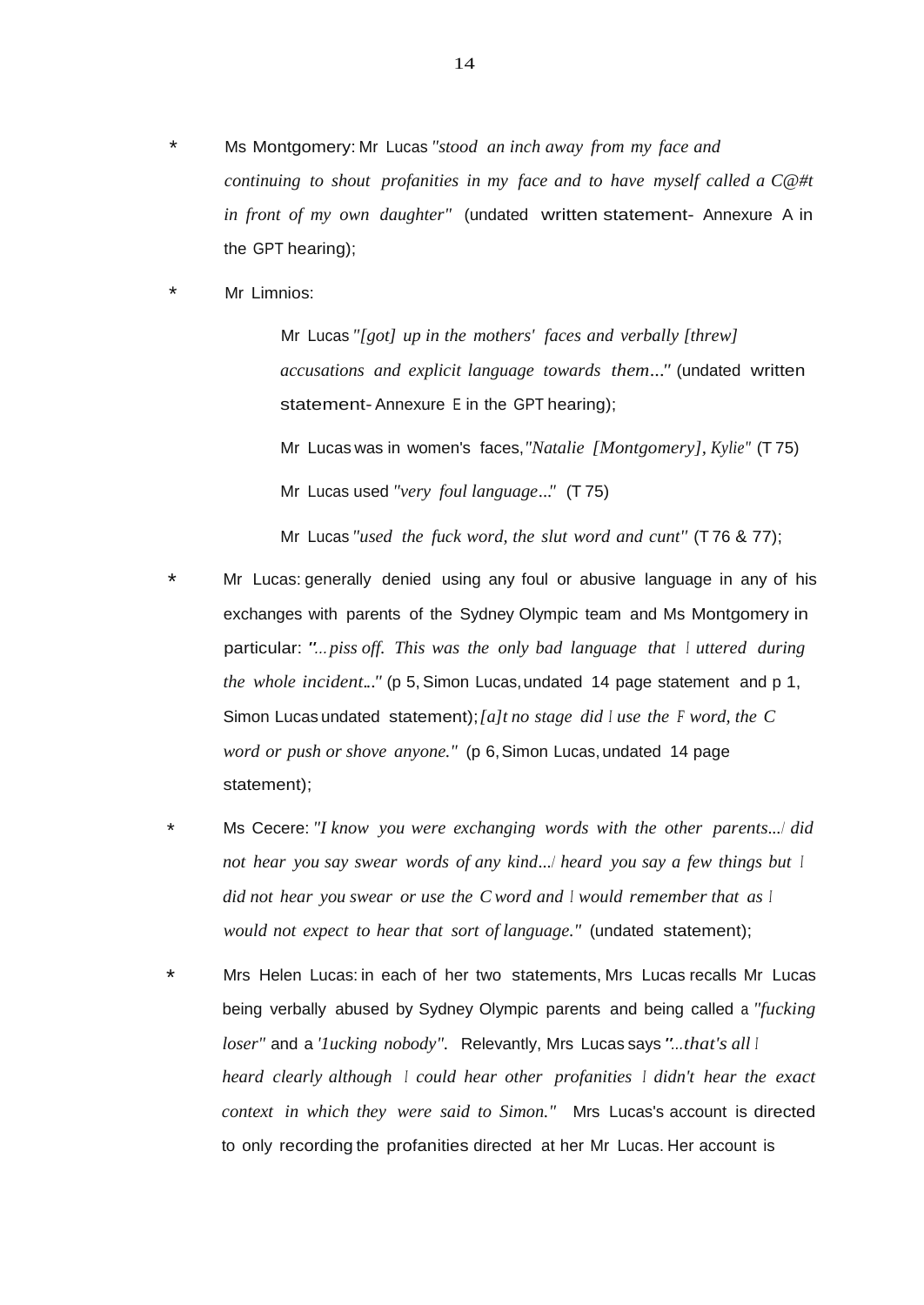silent as to whether Mr Lucas directed any profanities or words that could be construed as such to any other person(s) (statement dated 3 September 2015);

- \* X: like her mother's account, X's statement focusses on the conduct of the Sydney Olympic parents towards her and Mrs X. It is relevantly silent as to whether Mr Lucas directed any profanities or words that could be construed as such to any other person(s) (undated statement); and
- Mr Marjanovic: Mr Marjanovic recalls Ms Montgomery and Irene Konstantanidis *"abusing"* Mr Lucas and *"[c]alling him a nobody and a few swear words were involved."* However, Mr Marjanovic does not record what words were used and whether they were solely directed at Mr Lucas or emanated in whole or in part from Mr Lucas (statement dated 11June 2015).
- 59. Mr Furlong was given an opportunity to challenge Mr Limnios's account. The transcript indicates that Mr Furlong asked several questions of Mr Limnios through the GPT Chairman (see T 79-83). Mr Limnios's evidence relating to Charge 2 as summarised in the preceding paragraph was not challenged. The transcript records the following exchange between the GPT Chairman (CG) and Mr Furlong (MF) (T 83):

*"CG: Anything else?* 

*MF: Nothing*

*CG: You sure?*

*MF: Probably not, but I'm going to stick with it anyway."*

Mr Furlong asked no further questions of Mr Limnios and he was then excused.

60. There was an obvious and apparent tension between the evidence of Mr Limnios and that of Ms Cecere. Notwithstanding that tension, Mr Lucas elected not to call Ms Cecere to give evidence even though he was given every opportunity by the GPT to do so (see [17] of these reasons). Accordingly, Mrs Cecere did not appear to give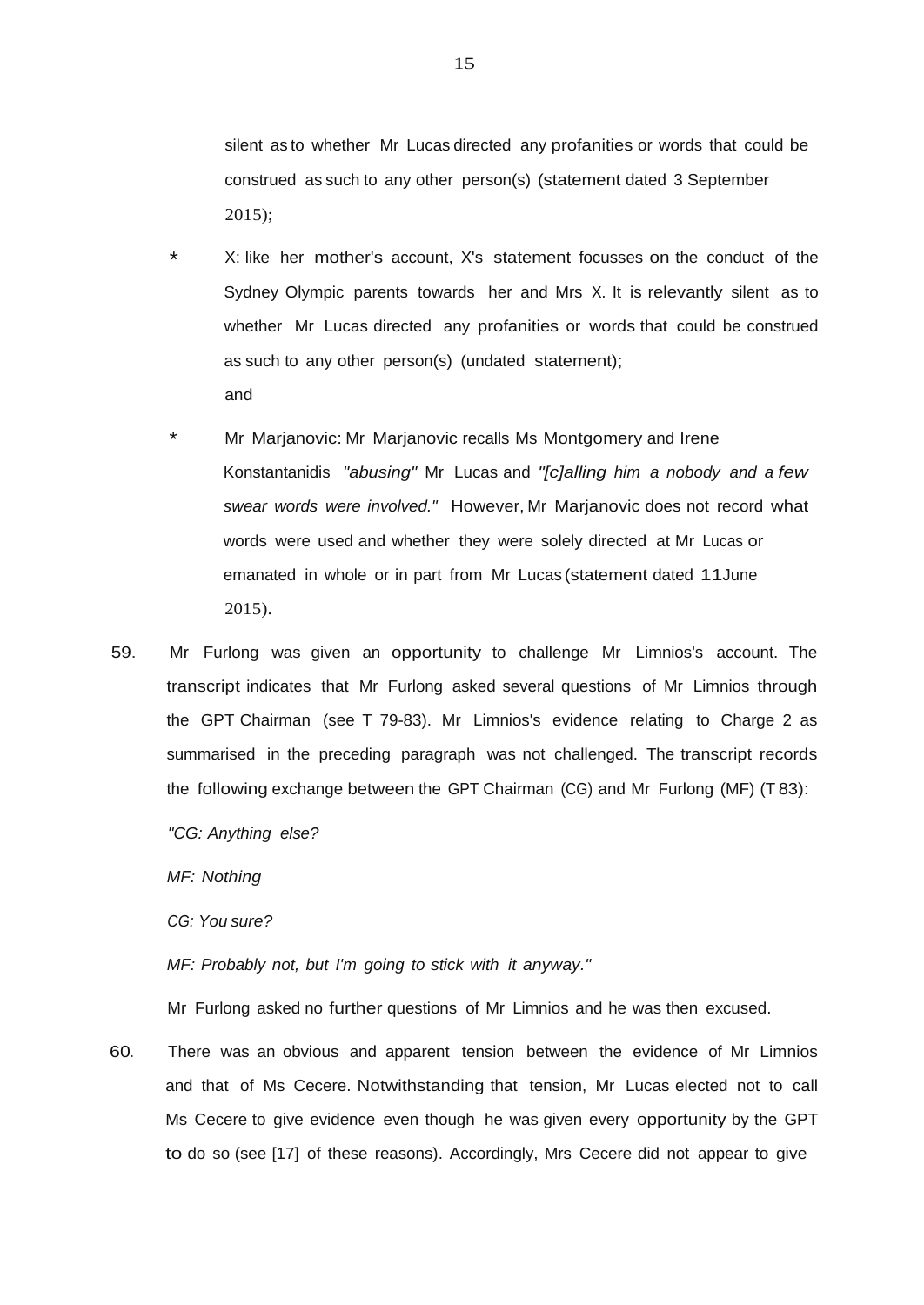evidence in person or to be challenged on the contents of her written statement which was tendered in evidence before the GPT.

- 61. In finding Charge 2 proved, the GPT accepted the evidence of Ms Montgomery which was corroborated by the unchallenged evidence of Mr Limnios which the GPT found to be a *"very credible witness"* (GPT Determination [35]). This evidence was favoured over that given by Mr Lucas and Ms Cecere who, whilst independent of Mr Lucas, the GPT noted was *"not available to the Tribunal to test her evidence."* (GPT Determination [34] and [17] & [18] of these reasons).
- 62. We see no error in the GPT's finding or in the reasons expressed for it. The contest in the evidence in relation to Charge 2 was ultimately between Ms Montgomery whose account was corroborated by Mr Limnios and Mr Lucas whose account was corroborated by Ms Cecere. Mrs X, Ms X and Mr Marjanovic's statements provided no assistance in relation to Charge 2. Mr Limnios was not, however, challenged on his recollection of events relating to Charge 2 and Mr Lucas chose not to call Ms Cecere. Further, in reaching the conclusion that it did, the GPT had the benefit of having heard and observed all of the witnesses including Mr Limnios.
- 63. Though it does not strictly form a part of the relevant ground of appeal, Ms Francis submitted orally that the GPT had denied Mr Lucas procedural fairness by failing to notify him of the potential consequences of not calling Ms Cecere. We reject that submission for the following reasons:
	- proceedings before the GPT are essentially adversarial in nature and it is no part of the GPT's role to provide advice (apart from information relating to the practice and procedure of the GPT itself) to any party appearing before it;that is moreover the case where, as in the present circumstances, Mr Lucas was legally represented;
	- the submission assumes that the GPT had formed a view as to the significance or otherwise of Ms Cecere's evidence. There is no evidence which indicates that the GPT had formed such a view;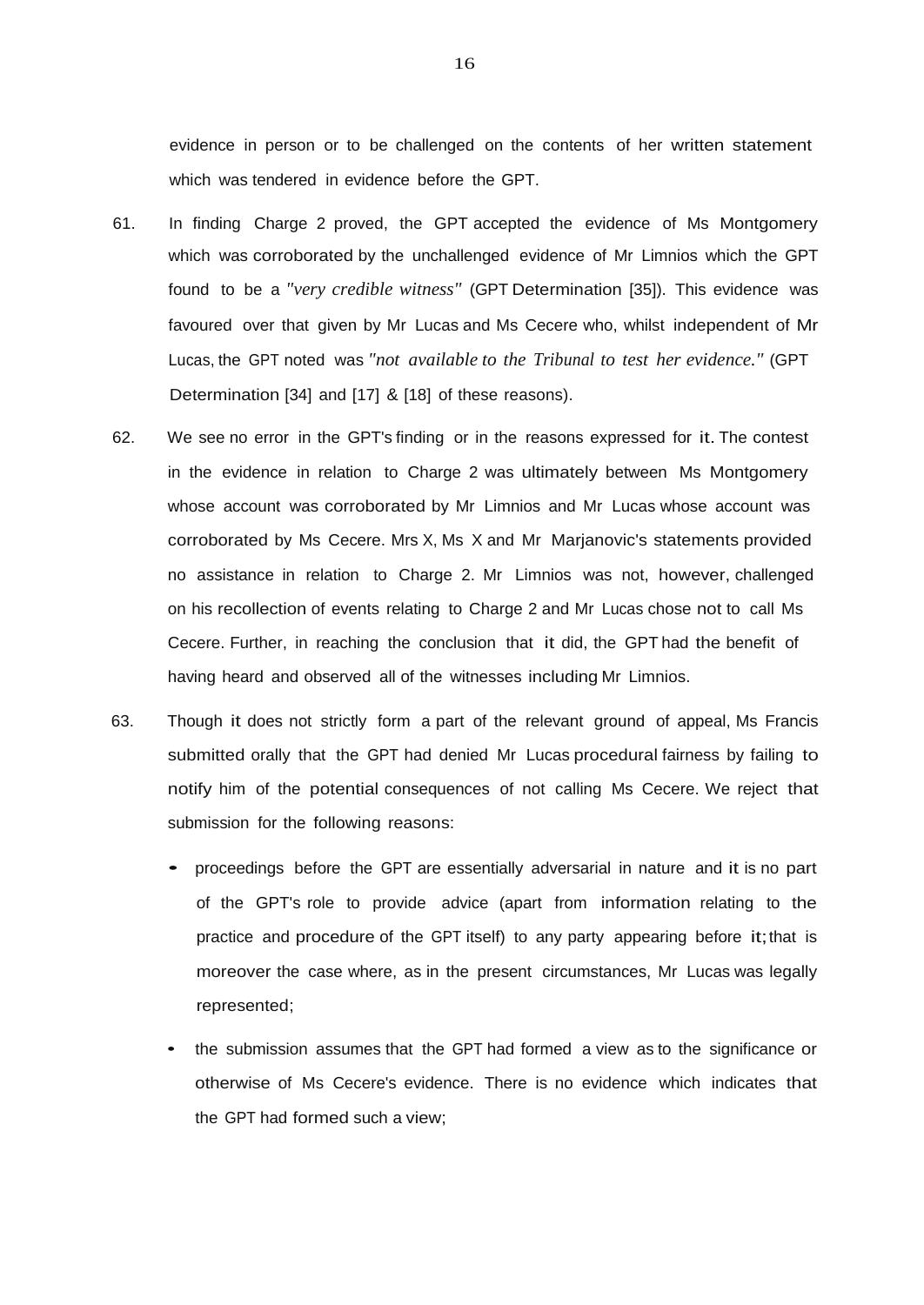- the GPT afforded Mr Lucas every opportunity to call Ms Cercere even suggesting an adjournment to enable that evidence to be given (see [17] ofthese reasons); and
- Ultimately, the decision not to call Ms Cecere was that of Mr Lucas alone.
- 64. The GPT was, in our opinion, wholly justified in these circumstances in preferring the evidence of Ms Montgomery and Mr Limnios over that of Mr Lucas and Ms Cecere. There was ample probative evidence before the GPT to support its finding of guilt on the balance of probabilities. It is not a case where the totality of the evidence preponderates so strongly against the conclusion found by the GPT that it can be said that the conclusion was not one that a reasonable tribunal could reach or on which reasonable and honest minds could possibly reach the conclusion.
- 65. This ground of appeal in relation to Charge 2 is dismissed.

## Was the finding of guilt on Charge 3 reasonably open to the GPT having regard to the evidence before it?

- 66. The GPT's findings in relation to Charge 3 are contained in paragraphs 40 to 42 of the GPT Determination.
- 67. Mr Lucas submits that it was not reasonably open to the GPT to find Charge 3 proven on the basis of all the available evidence especially having regard to the conflicts in the evidence and with most witnesses being unable to recount what words Mr Lucas in fact used (Outline [128] & [129]).
- 68. The evidence upon which the GPT relied to support its finding of guilt in relation to Charge 3 were statements from the following persons: Ms Montgomery, who heard Mr Lucas say *"to take this further walk outside the park";* Ms Khoury, who heard Mr Lucas say *"let's take it outside.";* Mr Limnios, who heard Mr Lucas say *"let's settle things in the car park''* and *"let's sort things out'' ;* Mr Fiora, who heard Mr Lucas say *"take the matter outside onto the road"* and Mr Meharg who heard Mr Lucas say *"let's take it outside."* (GPT Determination [40]).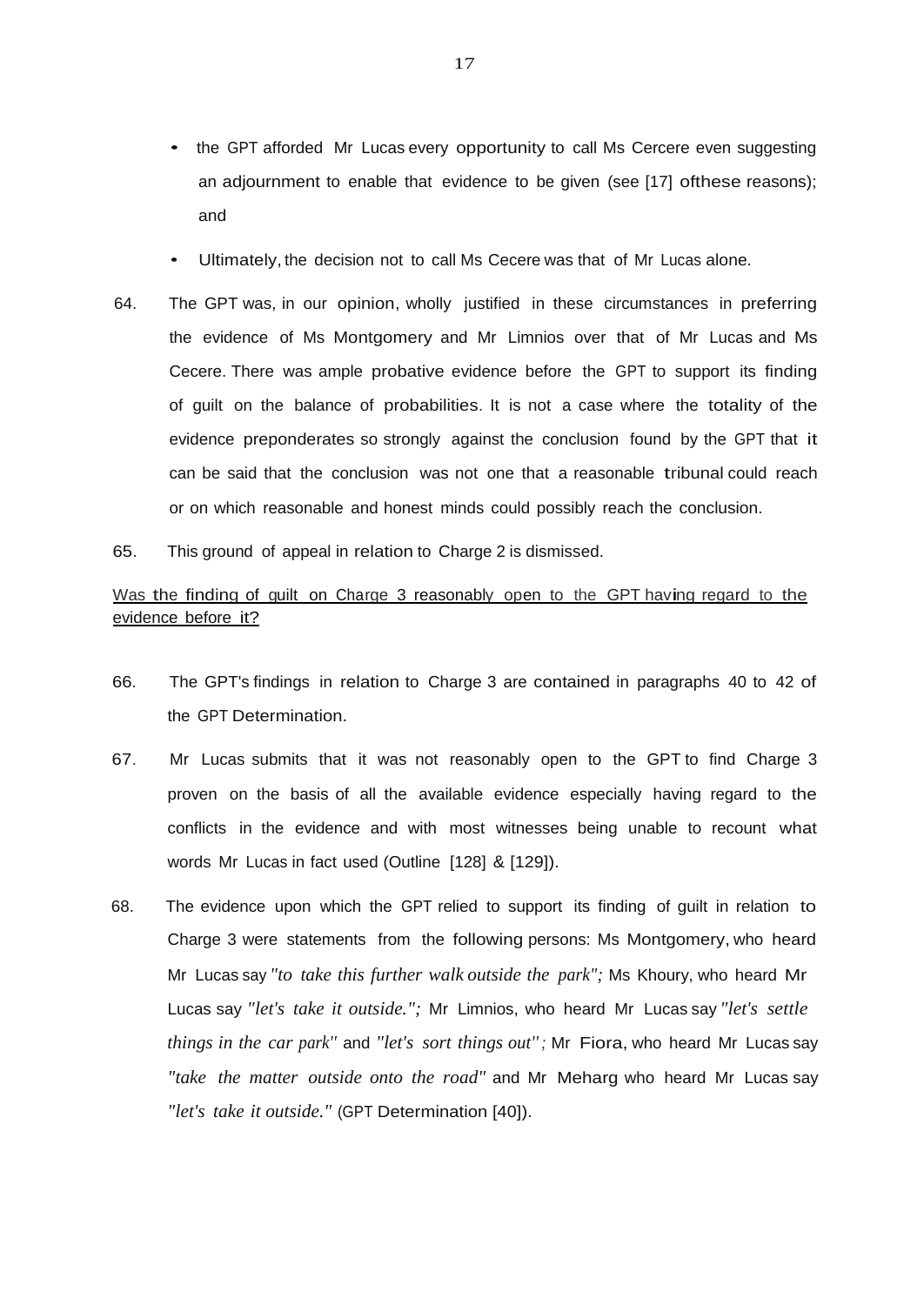- 69. In addition, Mr Limnios gave oral evidence that he heard Mr Lucas say the following words to another father, *"if you're man enough let's go across the back of the paddock."* (T 77)
- 70. Mrs Konstantinidis gave oral evidence at the hearing that she was standing a metre or so away from Mr Lucas when she heard him say to another father, *"let's go over there and have a fight".* (T 86 & 89). Mrs Konstantinidis's evidence was challenged by Mr Furlong (T 94-97). Mr Furlong directed many of his questions to ascertaining the distance between Mrs Konstantinidis and Mr Lucas at the time that he had allegedly made the comments attributed to him by Mrs Konstantinidis. Mrs Konstantinidis maintained that she was no further than a metre away from Mr Lucas (T 95).
- 71. In her statement, Mrs Fiora said that she saw Mr Lucas *"gesturing with his arm and pointing acrossthe road..."* and say *"Let's take it across the road"'.*
- 72. In his statement, Mr Lucas denied suggesting *"...to anyone that the way to resolve the situation was to do so physically''* (p 5, Simon Lucas, undated 14 page statement). He also denied the words attributed to him by Mr Meharg and says that he recalled saying at one stage *"let's move away from here"* in the direction of the field rather than the car park and suggested that this is what Mr Meharg may have misheard (pp 6 & 7,Simon Lucas,undated 14 page statement).
- 73. In her statement,Mrs Lucas provides no evidence that is relevant to Charge 3.
- 74. In her statement, Ms X provides no evidence that is relevant to Charge 3.
- 75. Mrs Cecere provides no evidence in her statement directly relevant to Charge 3. Her evidence in relation to Charge 3 does nothing more than provide context. In particular, she makes plain in her statement that she *" ...did not remember clearly what was said by people."*
- 76. What the evidence establishes is that there was an escalating verbal altercation between persons including Ms Montgomery and Mr Lucas in the carpark following the conclusion of the Fixture. However, there are competing versions of what Mr Lucas is alleged to have said and what was intended to have been conveyed by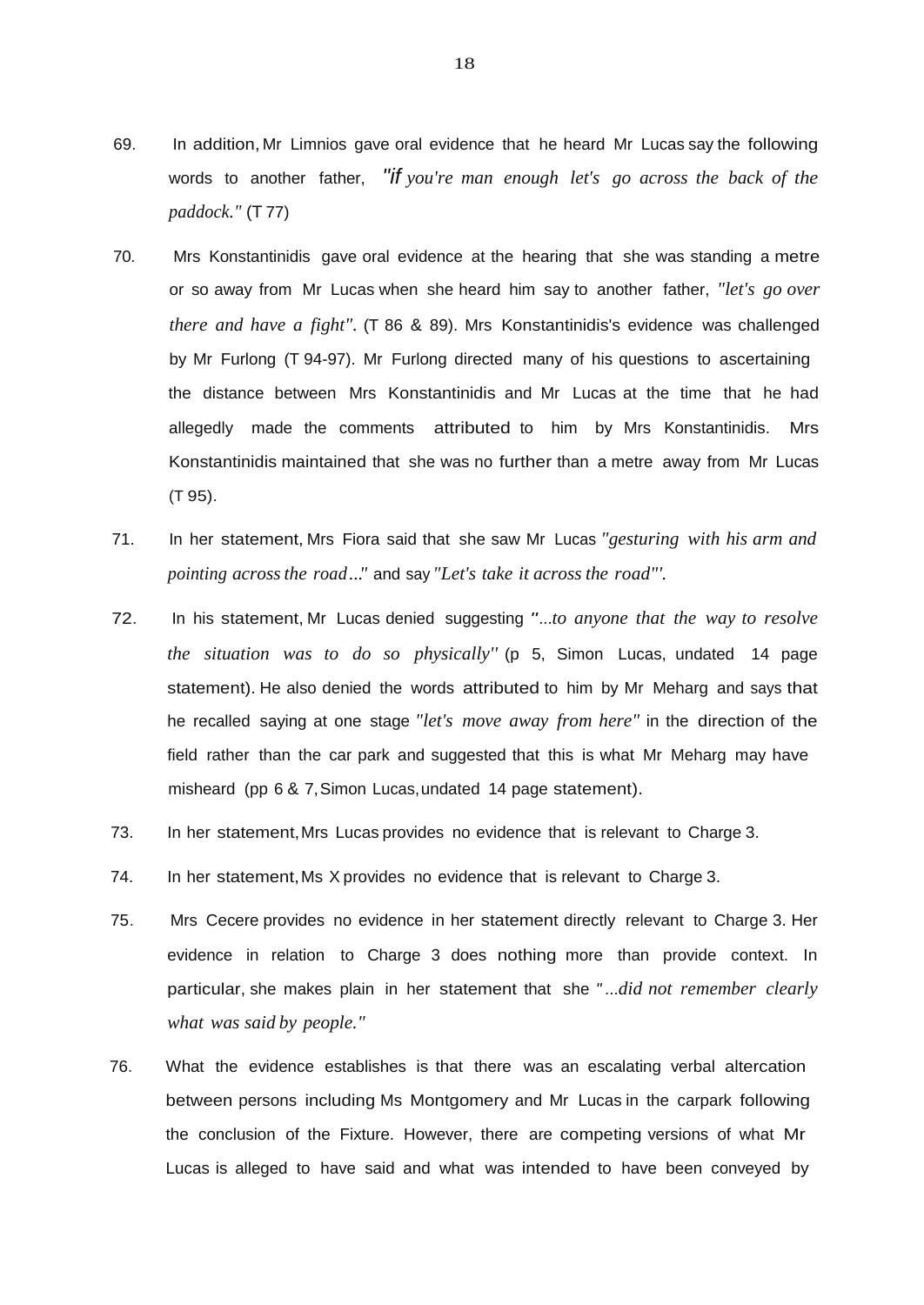those words. There is, however, a theme common to the evidence adduced by FNSW in support of the charge; that is, that Mr Lucas was purporting to challenge an unidentified person associated with the Sydney Olympic Football Club to settle their apparent differences elsewhere by way of a fight.

- 77. These things need not be judged to a nicety. Common sense and experience must and do have a role in a tribunal's assessment of the evidence before it. We are of the opinion that the weight of the evidence supports Charge 3. It is not a case where the totality of the evidence preponderates so strongly against the conclusion found by the GPT that it can be said that the conclusion was not one that a reasonable tribunal could reach or on which reasonable and honest minds could possibly reach the conclusion.
- 78. We are fortified in our view when account is taken of the fact that the GPT had the benefit of oral evidence from Mr Limnios and from Mrs Konstantinidis and of judging their demeanour. Mr Limnios's evidence regarding facts relevant to Charge 3 was not challenged. Mrs Konstantinidis's evidence regarding facts relevant to Charge 3 was challenged but Mrs Konstantinidis adhered to the facts recorded in her statement and that she was no further than a metre away when she heard the words attributed to Mr Lucas.
- 79. This ground of appeal in relation to Charge 3 is dismissed.

## Denial of Procedural Fairness

- 80. Mr Lucas asserts that he was denied procedural fairness because he was:
	- (a) prevented from examining Ms Natalie Montgomery about whether she used offensive language;
	- (b) prevented from examining Ms Konstantinidis about her location at various times by reference to the photographs annexed to Mr Meharg's statement; and
	- (c) not afforded an opportunity to be heard on penalty with respect to Charges 2 and 3 before the sanctions were imposed.

19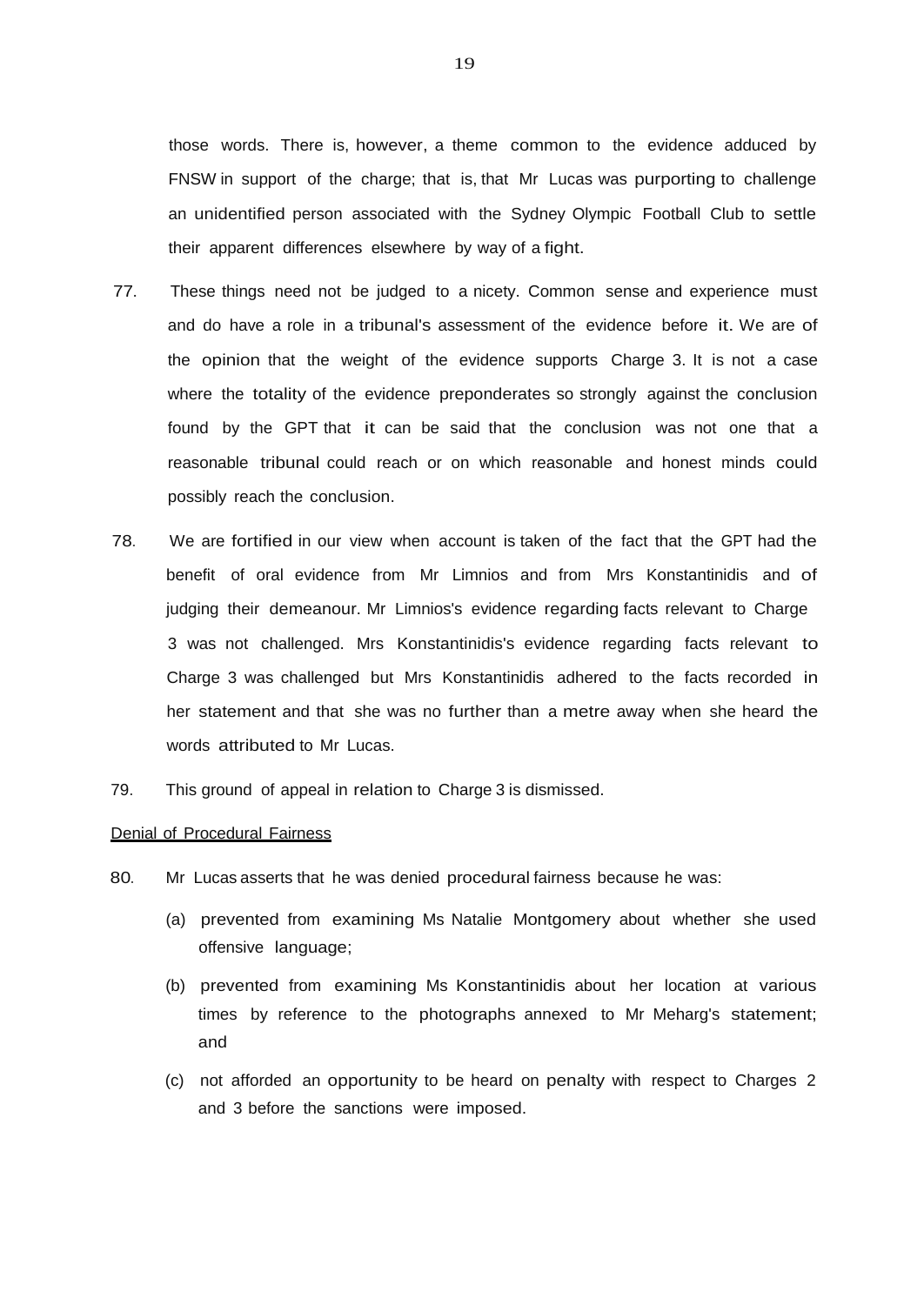- 81. During the course of oral submissions when introducing this topic, Ms Francis referred the AT to the High Court of Australia decision in *NAIS v Minister for Immigration and Multicultural and Indigenous Affairs* 223 ALR 171and a decision of the Supreme Court of Victoria in *Hoe v Manningham City Council* [2011] VSC 37. Each of those decisions arose by operation of statutory regimes guaranteeing rights of appeal to superior courts of law from determinations involving statutory bodies. Each of those cases involved very different bodies to the Judicial Bodies of FNSW such as the GPT and the AT and the regimes by which these bodies are constituted and empowered.
- 82. It was submitted by reference to those authorities that the GPT procedures in the case of Mr Lucas denied him procedural fairness generally by refusing to recognise and permit Mr Lucas to test the evidence by cross-examination otherwise than through questions being asked of witnesses through the GPT Chair and only to the extent that the GPT permitted those questions to be asked.
- 83. FNSW Regulations s 12.10(b) recognises the principles in accordance with which hearings must be conducted, but s 12.10(a) and (c) set out the practical manner in which the hearing must be conducted. Section 12.10(a) differentiates the FNSW Tribunals from courts of law explicitly by mandating that they will not be bound by the laws of evidence usually applicable in "to proceedings in courts of law". Section 12.10(c) requires that a party be afforded a reasonable opportunity to be heard, and that the hearing be conducted with as little formality and technicality and with as much expedition as the matter before it permits.
- 84. Consistent with FNSW Regulations s 12.10(c), the GPT Chairman enunciated at the commencement of the hearing that Mr Lucas through Mr Furlong would be permitted to ask questions of witnesses called by FNSW but that those questions should be asked through the Chair. In our opinion, this direction is consistent with the intent, object and purpose of s 12.10(c), that is, to ensure that proceedings are conducted with as little formality and technicality and with as much expedition as the circumstances permit. We accordingly reject the submission that the procedures adopted by the GPT denied Mr Lucas the opportunity of a fair hearing.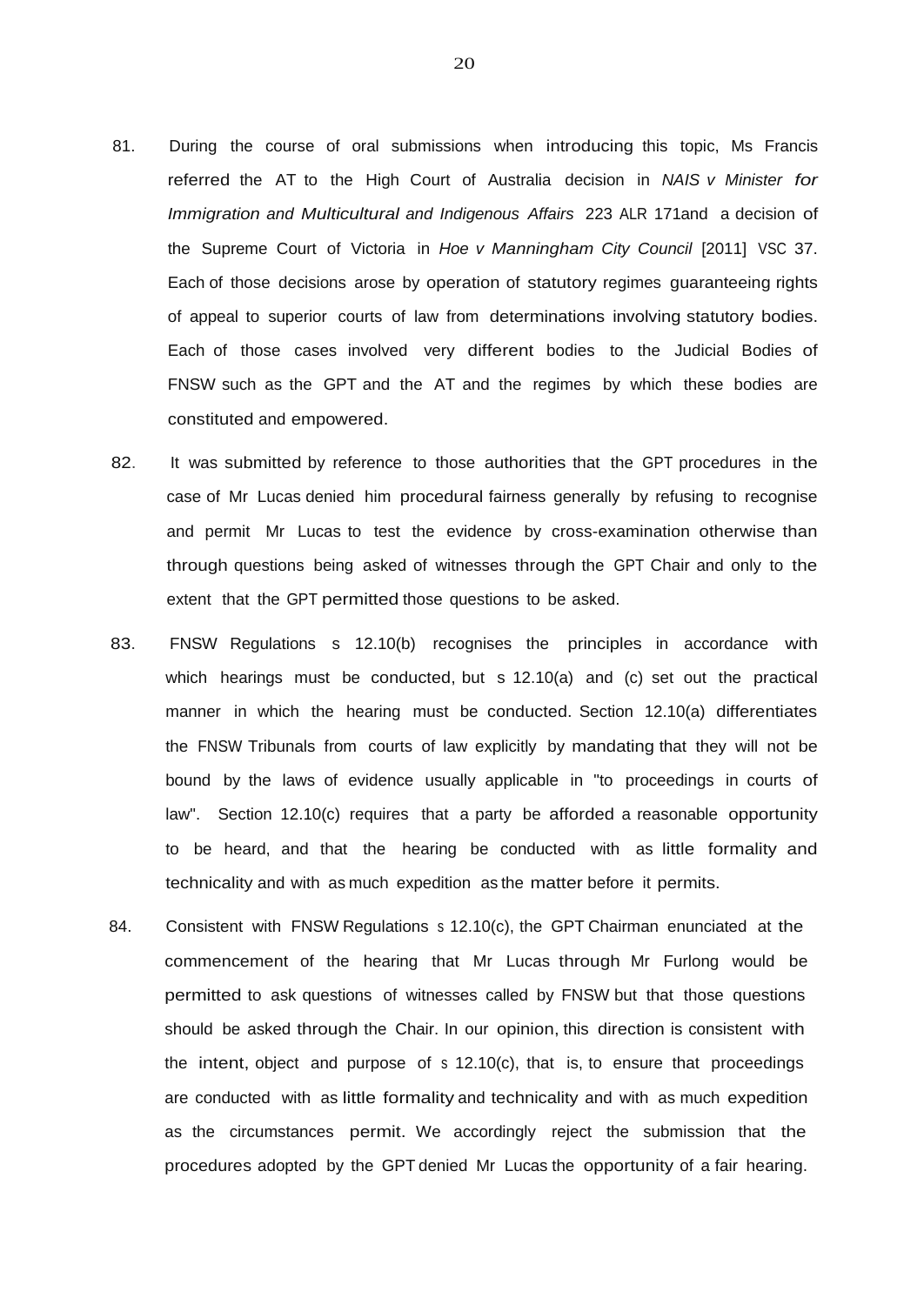Further, it was not established that there was a substantial risk that the GPT's capacity to assess fairly the evidence and Mr Lucas's case and to carry out its decision-making functions conferred by the FNSW Regulations was impaired by the procedures adopted by it *(NAIS v Minister for Immigration and Multicultural and Indigenous Affairs* 223 ALR 171, [106] per Gleeson CJ).

#### *Examination of Ms Montgomery*

- 85. Mr Lucas asserts that Mr Furlong, who appeared for Mr Lucas at the hearing before the GPT, was denied the opportunity of asking Ms Montgomery if she had used "offensive language" (T 59). When asked by the GPT Chairman as to the relevance of that line of questioning Mr Furlong responded that it could be relevant to the question of provocation and credit (T 59).
- 86. It appears that the GPT refused Mr Furlong's request to pursue this line of questioning as it considered it to be of no relevance *to* the facts in issue. The GPT's reasoning process appears to have been as follows:
	- (i) Mr Lucas had pleaded not guilty to each of Charges 2 and 3 and, in particular, Charge 2 to which the proposed line of questioning was directed. Implicit in that denial is the fact that Mr Lucas did not say the words attributed to him and, accordingly, nothing Ms Montgomery said could have been construed as provocative (T 60); and
	- (ii) Even if the questions were put to Ms Montgomery and she admitted that she may have said words that were provocative of Mr Lucas, it would have no bearing on whether Charge 2 was proved. (T 60)
- 87. In our opinion, the GPT was justified in refusing Mr Furlong's request to pursue the line of questioning in issue and it did not constitute a denial of procedural fairness to do *so,* because:
	- (a) provocation,even if it existed, would not constitute a defence to the charge; and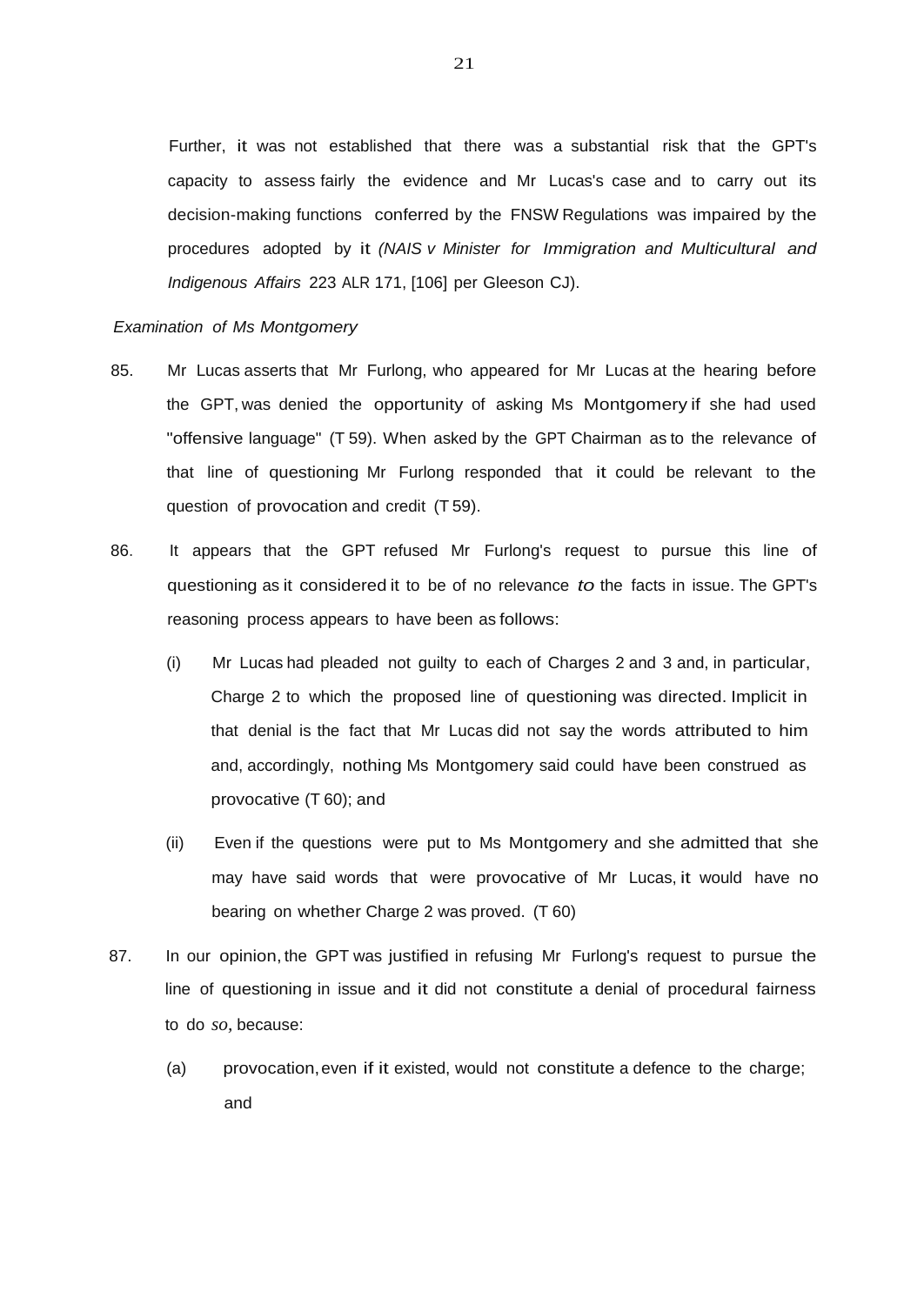- (b) it is not apparent how, even if it could be shown that Ms Montgomery had used offensive language in her exchanges with Mr Lucas, it alone would affect her credit.
- 88. Further, and in any event, even if the GPT had erred in its ruling to reject the line of questioning, we are of the view that such an error was not material to the outcome of the decision appealed from; that is, that the decision itself was vitiated by that error. We come to this view because there was ample evidence which, on the balance of probabilities, supported the relevant finding of guilt (see [58] & [59] of these reasons) and, in our opinion, any evidence that could have been adduced from Ms Montgomery was unlikely to have had any material impact on that finding.

## *Examination of Mrs Konstantinidis about her location by reference to photographs*

- 89. Mr Lucas submits that Mr Furlong was denied an opportunity of testing Mrs Konstantinidis's evidence by reference to 2 photographs taken by Mr Meharg and ultimately tendered by FNSW and admitted into evidence as Annexures J and K. The GPT appears to have refused Mr Furlong's request to do so because they *"could not be linked to a particular moment in the incident..."* (GPT Determination [29] & T 91).
- 90. No suggestion was made by Mr Furlong in any of his submissions to the GPT that either of the photos depicted Mrs Konstantinidis or that they were taken at a time when the words attributed by Mrs Konstantinidis to Mr Lucas were uttered. No such submission is made in the appeal. In the circumstances, the relevance of the photographs and any questioning of Mrs Konstantinidis in relation to them are not immediately apparent.
- 91. Accordingly, the GPT was justified in refusing Mr Furlong's request to pursue the line of questioning in issue and it did not constitute a denial of procedural fairness to do so.
- 92. Further, and in any event, even if the GPT had erred in its ruling to reject the line of questioning, in our view, such an error was not material to the outcome of the decision appealed from; that is, that the decision itself was vitiated by that error. We come to this view because there was ample evidence which, on the balance of